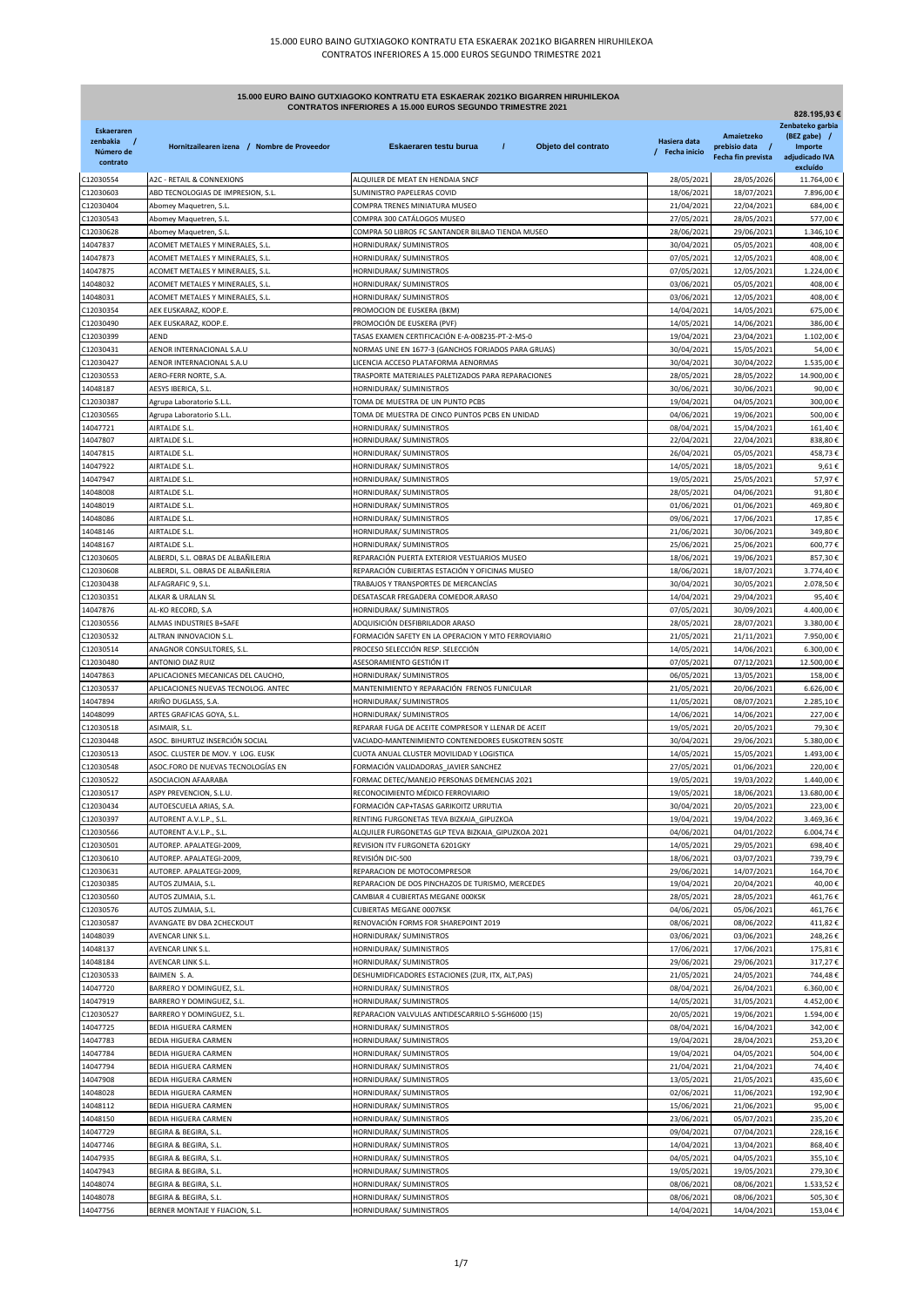| <b>Eskaeraren</b><br>zenbakia<br>Número de<br>contrato | Hornitzailearen izena / Nombre de Proveedor                                | Eskaeraren testu burua<br>$\prime$<br>Objeto del contrato                                    | Hasiera data<br>/ Fecha inicio | Amaietzeko<br>prebisio data /<br>Fecha fin prevista | Zenbateko garbia<br>(BEZ gabe) /<br>Importe<br>adjudicado IVA<br>excluído |
|--------------------------------------------------------|----------------------------------------------------------------------------|----------------------------------------------------------------------------------------------|--------------------------------|-----------------------------------------------------|---------------------------------------------------------------------------|
| 14047757                                               | BERNER MONTAJE Y FIJACION, S.L.                                            | HORNIDURAK/ SUMINISTROS                                                                      | 14/04/2021                     | 14/04/2021                                          | 65,00€                                                                    |
| 14047795                                               | BERNER MONTAJE Y FIJACION, S.L.                                            | HORNIDURAK/ SUMINISTROS                                                                      | 21/04/2021                     | 21/04/2021                                          | 352,53€                                                                   |
| 14047824                                               | BERNER MONTAJE Y FIJACION, S.L.                                            | HORNIDURAK/ SUMINISTROS                                                                      | 28/04/2021                     | 28/04/2021                                          | 455,20€                                                                   |
| 14048022                                               | BERNER MONTAJE Y FIJACION, S.L.                                            | HORNIDURAK/ SUMINISTROS                                                                      | 01/06/2021                     | 01/06/2021                                          | 743,42€                                                                   |
| 14048029<br>14048176                                   | BERNER MONTAJE Y FIJACION, S.L.<br>BERNER MONTAJE Y FIJACION, S.L.         | HORNIDURAK/ SUMINISTROS<br>HORNIDURAK/ SUMINISTROS                                           | 02/06/2021<br>25/06/2021       | 02/06/2021<br>25/06/2021                            | 282,85€<br>874,56€                                                        |
| 14047785                                               | BILBAO ELECTRONICA, S.A.                                                   | HORNIDURAK/ SUMINISTROS                                                                      | 19/04/2021                     | 30/04/2021                                          | 574,40€                                                                   |
| 14047810                                               | BILBAO ELECTRONICA, S.A.                                                   | HORNIDURAK/ SUMINISTROS                                                                      | 22/04/2021                     | 30/04/2021                                          | 116,00€                                                                   |
| 14047962                                               | BILBAO ELECTRONICA, S.A.                                                   | HORNIDURAK/ SUMINISTROS                                                                      | 21/05/2021                     | 04/06/2021                                          | 392,95€                                                                   |
| 14048122                                               | BILBAO ELECTRONICA, S.A.                                                   | HORNIDURAK/ SUMINISTROS                                                                      | 17/06/2021                     | 31/12/2021                                          | 9.450,00€                                                                 |
| C12030473                                              | BILBO ZAHARRA SOZIETATE KOOP                                               | PROMOCION DE EUSKERA (JMNA)                                                                  | 04/05/2021                     | 04/06/2021                                          | 380,00€                                                                   |
| 14047798                                               | BKM HIGIENE PROFESIONAL 2006, S.L.                                         | HORNIDURAK/ SUMINISTROS                                                                      | 21/04/2021                     | 21/04/2021                                          | 690,10€                                                                   |
| 14048072                                               | BKM HIGIENE PROFESIONAL 2006, S.L.                                         | HORNIDURAK/ SUMINISTROS                                                                      | 08/06/2021                     | 08/06/2021                                          | 1.059,86€                                                                 |
| 14047748                                               | BLINKER ESPAÑA, S.A.                                                       | HORNIDURAK/ SUMINISTROS                                                                      | 14/04/2021                     | 06/04/2021                                          | 583,36€                                                                   |
| 14047777                                               | BLINKER ESPAÑA, S.A.                                                       | HORNIDURAK/ SUMINISTROS                                                                      | 19/04/2021                     | 15/04/2021                                          | 742,02€                                                                   |
| 14047778<br>14047851                                   | BLINKER ESPAÑA, S.A.<br>BLINKER ESPAÑA, S.A                                | HORNIDURAK/ SUMINISTROS<br>HORNIDURAK/ SUMINISTROS                                           | 19/04/2021<br>04/05/2021       | 27/04/2021<br>26/04/2021                            | 86,64€<br>137,78€                                                         |
| 14047929                                               | BLINKER ESPAÑA, S.A.                                                       | HORNIDURAK/ SUMINISTROS                                                                      | 17/05/2021                     | 17/05/2021                                          | 1.061,56€                                                                 |
| 14047942                                               | BLINKER ESPAÑA, S.A.                                                       | HORNIDURAK/ SUMINISTROS                                                                      | 19/05/2021                     | 19/05/2021                                          | 328,04€                                                                   |
| 14047949                                               | BLINKER ESPAÑA, S.A.                                                       | HORNIDURAK/ SUMINISTROS                                                                      | 19/05/2021                     | 19/05/2021                                          | 71,58€                                                                    |
| 14047991                                               | BLINKER ESPAÑA, S.A.                                                       | HORNIDURAK/ SUMINISTROS                                                                      | 26/05/2021                     | 26/05/2021                                          | 60,72€                                                                    |
| 14048033                                               | BLINKER ESPAÑA, S.A                                                        | HORNIDURAK/ SUMINISTROS                                                                      | 03/06/2021                     | 01/06/2021                                          | 553,80€                                                                   |
| 14048065                                               | BLINKER ESPAÑA, S.A.                                                       | HORNIDURAK/ SUMINISTROS                                                                      | 04/06/2021                     | 03/06/2021                                          | 267,23€                                                                   |
| 14048084                                               | BLINKER ESPAÑA, S.A.                                                       | HORNIDURAK/ SUMINISTROS                                                                      | 09/06/2021                     | 09/06/2021                                          | 408,06€                                                                   |
| 14048085                                               | BLINKER ESPAÑA, S.A.                                                       | HORNIDURAK/ SUMINISTROS                                                                      | 09/06/2021                     | 09/06/2021                                          | 523,19€                                                                   |
| 14048185<br>14047811                                   | BLINKER ESPAÑA, S.A.<br>BRAMMER IBERICA, S.A                               | HORNIDURAK/ SUMINISTROS<br>HORNIDURAK/ SUMINISTROS                                           | 30/06/2021<br>22/04/2021       | 30/06/2021<br>07/05/2021                            | 275,40€<br>883,20€                                                        |
| 14047838                                               | BRAMMER IBERICA, S.A.                                                      | HORNIDURAK/ SUMINISTROS                                                                      | 30/04/2021                     | 07/05/2021                                          | 680,95€                                                                   |
| 14047913                                               | BRAMMER IBERICA, S.A.                                                      | HORNIDURAK/ SUMINISTROS                                                                      | 14/05/2021                     | 18/05/2021                                          | 83,38€                                                                    |
| 14048103                                               | BRAMMER IBERICA, S.A.                                                      | HORNIDURAK/ SUMINISTROS                                                                      | 14/06/2021                     | 15/06/2021                                          | 28,00€                                                                    |
| 14048179                                               | BRAMMER IBERICA, S.A.                                                      | HORNIDURAK/ SUMINISTROS                                                                      | 25/06/2021                     | 02/07/2021                                          | 76,60€                                                                    |
| 14047804                                               | <b>BURDIN SUMINISTROS, S.L.</b>                                            | HORNIDURAK/ SUMINISTROS                                                                      | 22/04/2021                     | 28/04/2021                                          | 31,20€                                                                    |
| 14047858                                               | BURDIN SUMINISTROS, S.L.                                                   | HORNIDURAK/ SUMINISTROS                                                                      | 06/05/2021                     | 13/05/2021                                          | 292,20€                                                                   |
| 14047879                                               | <b>BURDIN SUMINISTROS, S.L.</b>                                            | HORNIDURAK/ SUMINISTROS                                                                      | 07/05/2021                     | 14/05/2021                                          | 857,20€                                                                   |
| 14047953                                               | <b>BURDIN SUMINISTROS, S.L.</b>                                            | HORNIDURAK/ SUMINISTROS                                                                      | 20/05/2021                     | 27/05/2021                                          | 329,20€                                                                   |
| 14048001                                               | <b>BURDIN SUMINISTROS, S.L</b>                                             | HORNIDURAK/ SUMINISTROS                                                                      | 27/05/2021                     | 30/06/2021                                          | 930,80€                                                                   |
| 14048036<br>14048163                                   | <b>BURDIN SUMINISTROS, S.L</b><br>BURDIN SUMINISTROS, S.L.                 | HORNIDURAK/ SUMINISTROS<br>HORNIDURAK/ SUMINISTROS                                           | 03/06/2021<br>24/06/2021       | 09/06/2021<br>01/07/2021                            | 28,40€<br>123,30€                                                         |
| C12030412                                              | BUREAU VERITAS INSPECCION Y TESTING                                        | INSPECCION TRAS CORRECION DEFECTOS OCA LUTXANA                                               | 23/04/2021                     | 08/05/2021                                          | 360,00€                                                                   |
| C12030588                                              | CABALLERO BADIOLA ANTONIO                                                  | GASTOS DE FARMACIA 2021                                                                      | 08/06/2021                     | 08/12/2021                                          | 4.000,00 €                                                                |
| C12030353                                              | CAMPEZO OBRAS Y SERVICIOS, S.A.                                            | SUMINISTRO Y COLOCACION DE PUERTA PEATONAL ZUMAIA                                            | 14/04/2021                     | 17/04/2021                                          | 1.480,36€                                                                 |
| C12030547                                              | CAMPEZO OBRAS Y SERVICIOS, S.A                                             | REPARACIÓN POSTE DAÑADO ENTRADA COCHERAS ZUMAIA                                              | 27/05/2021                     | 30/05/2021                                          | 3.134,40€                                                                 |
| C12030568                                              | CEDERIKA RECYCLING SOLUTIONS S.L                                           | RECOGIDA Y RECICLAJE DE CD/DVD 2 CAJAS                                                       | 04/06/2021                     | 04/06/2021                                          | 150,00€                                                                   |
| C12030536                                              | CELSO GONZALEZ PUENTE                                                      | SUSTITUCIÓN CPU LAVADERO POR AVERIA                                                          | 21/05/2021                     | 21/06/2021                                          | 2.430,48€                                                                 |
| C12030394<br>C12030347                                 | CHRIST EQUIPAMIENTO DE LAVADO, S.L.<br>CODEAM, S.L                         | MANTENIMIENTO LAVADEROS MARZO 2021                                                           | 19/04/2021<br>14/04/2021       | 19/05/2021                                          | 1.450,80€<br>1.214,00€                                                    |
| 14047891                                               | CODEAM, S.L.                                                               | OCA DEPOSITOS (ATXURI NIVEL A Y B GERNIKA C)<br>HORNIDURAK/ SUMINISTROS                      | 11/05/2021                     | 14/05/2021<br>28/05/2021                            | 1.992,00€                                                                 |
| 14047737                                               | COMERCIAL EIBARRESA HEYBER, S.L.                                           | HORNIDURAK/ SUMINISTROS                                                                      | 13/04/2021                     | 23/04/2021                                          | 231,13€                                                                   |
| 14047926                                               | COMERCIAL EIBARRESA HEYBER, S.L.                                           | HORNIDURAK/ SUMINISTROS                                                                      | 14/05/2021                     | 25/05/2021                                          | 224,20€                                                                   |
| C12030575                                              | COMERCIAL F.B.ZARGES,S.L.                                                  | REFORMA ANCLAJE BARANDILLAS                                                                  | 04/06/2021                     | 19/06/2021                                          | 6.600,00€                                                                 |
| C12030380                                              | COMERCIAL GOVAL, S.L.U.                                                    | MNTO. ANUAL BATERIA DE CONDENSACION                                                          | 19/04/2021                     | 19/04/2022                                          | 89,95€                                                                    |
| 14047840                                               | COMERCIAL LEKU-ONA S.L.                                                    | HORNIDURAK/ SUMINISTROS                                                                      | 03/05/2021                     | 28/04/2021                                          | 46,24€                                                                    |
| 14048000                                               | COMERCIAL LEKU-ONA S.L.                                                    | HORNIDURAK/ SUMINISTROS                                                                      | 27/05/2021                     | 18/05/2021                                          | 81,43€                                                                    |
| 14047844                                               | COMERCIAL QUIMICA HERBE, S.L.                                              | HORNIDURAK/ SUMINISTROS                                                                      | 03/05/2021                     | 11/05/2021                                          | 169,80€                                                                   |
| C12030466<br>C12030483                                 | CONCESIONARIO ESTACION AUTOBUSES LO<br>CONSTRUCCION Y AUX. DE FF.CC., S.A. | ALQUILER DEL ESPACIO MMEAT EN ESTACION DE LOGROÑO<br>EXTRACCÍON DE IMAGENES 1ºTRIMESTRE 2021 | 04/05/2021<br>07/05/2021       | 04/01/2022<br>07/06/2021                            | 360,00€<br>789,00€                                                        |
| C12030484                                              | CONSTRUCCION Y AUX. DE FF.CC., S.A.                                        | IMPUESTO DE GASES FLUORADOS 1ºCUATRIMESTRE 2021                                              | 07/05/2021                     | 07/06/2021                                          | 214,50€                                                                   |
| C12030511                                              | CONSTRUCCION Y AUX. DE FF.CC., S.A.                                        | IMPUESTOS SOBRE GASES FLUORADOS A/A EMUS 900-950                                             | 14/05/2021                     | 29/05/2021                                          | 984,57€                                                                   |
| C12030524                                              | CONSTRUCCION Y AUX. DE FF.CC., S.A.                                        | IMPUESTO DE GASES FLUORADOS TALLER GASTEIZ                                                   | 20/05/2021                     | 21/05/2021                                          | 55,88€                                                                    |
| C12030621                                              | CONSULTORIA COMUNICACIONES PV, S.L.                                        | IMPLANTACIÓN UNIFIKAS CO2 CALIDAD DE AIRE Y SUBAS.                                           | 22/06/2021                     | 22/09/2021                                          | 12.610,00€                                                                |
| C12030502                                              | CONTEROL, SEGURIDAD Y MEDIO AMBIENT                                        | DEPOSITO ACEITE USADO DOBLE PARED.DOS.                                                       | 14/05/2021                     | 29/05/2021                                          | 938,00€                                                                   |
| C12030457                                              | CONTINENTAL AUTOMOTIVE SPAIN, S.A.                                         | RENOVACIÓN LICENCIA SERVICIO TIS WEB                                                         | 30/04/2021                     | 30/04/2022                                          | 1.135,44 €                                                                |
| C12030447                                              | COPROHI, S.L.                                                              | MOBILIARIO PARA REFORMA DE AMARA                                                             | 30/04/2021                     | 30/05/2021                                          | 6.569,90€                                                                 |
| C12030498                                              | COPROHI, S.L.                                                              | MOBILIARIO ATXURI DIRECCIÓN Y SERV MÉDICO                                                    | 14/05/2021                     | 03/06/2021                                          | 5.737,90€                                                                 |
| C12030613                                              | CORREDURIA DE SEGUROS ECENARRO SL                                          | MATRICULACION/GESTION VEHICULOS-BUS                                                          | 18/06/2021                     | 19/06/2021                                          | 500,00€                                                                   |
| 14048026<br>C12030508                                  | CRESPO MENDIKOTE, JOSE LUIS<br>CRUZA MANTENIMIENTO, S.L.                   | HORNIDURAK/ SUMINISTROS<br>REVISION MANTENIMIENTO CALDERA LEIOA                              | 02/06/2021<br>14/05/2021       | 11/06/2021<br>19/05/2021                            | 67,54€<br>378,00€                                                         |
| 14047763                                               | DATACOL HISPANIA - I. FIJ. TECNICA,                                        | HORNIDURAK/ SUMINISTROS                                                                      | 15/04/2021                     | 15/04/2021                                          | 341,02€                                                                   |
| 14047885                                               | DATACOL HISPANIA - I. FIJ. TECNICA,                                        | HORNIDURAK/ SUMINISTROS                                                                      | 10/05/2021                     | 11/05/2021                                          | 118,40€                                                                   |
| 14047977                                               | DATACOL HISPANIA - I. FIJ. TECNICA,                                        | HORNIDURAK/ SUMINISTROS                                                                      | 25/05/2021                     | 25/05/2021                                          | 719,89€                                                                   |
| C12030367                                              | DEIKA, S.A.                                                                | VINILOS DESTINO TRANVIA VITORIA-GASTEIZ                                                      | 14/04/2021                     | 14/04/2021                                          | 850,00€                                                                   |
| C12030395                                              | DEIKA, S.A.                                                                | VINILOS AENOR PARA AUTOBUSES EUSKOTREN                                                       | 19/04/2021                     | 19/04/2021                                          | 1.310,00€                                                                 |
| C12030390                                              | DEIKA, S.A.                                                                | VINILOS DESTINO TRANVIA BILBAO                                                               | 19/04/2021                     | 20/04/2021                                          | 2.168,00€                                                                 |
| C12030391                                              | DEIKA, S.A.                                                                | BANDERAS FACHADA COPA DEL REY                                                                | 19/04/2021                     | 20/04/2021                                          | 1.610,00€                                                                 |
| C12030401                                              | DEIKA, S.A.                                                                | FABRICACION DE IDENTIFICACION EN VINILO PARA BICIC                                           | 21/04/2021                     | 26/04/2021                                          | 953,00€                                                                   |
| C12030349                                              | DELL COMPUTER S.A.                                                         | REPARACIÓN PANTALLA MP18014                                                                  | 14/04/2021                     | 29/04/2021                                          | 295,39€                                                                   |
| 14048007<br>C12030471                                  | <b>DENAROT ROTULOS</b>                                                     | HORNIDURAK/ SUMINISTROS<br>CONTRATACIÓN DE ARMARIO DE BOTELLAS DE GAS                        | 28/05/2021<br>04/05/2021       | 04/06/2021<br>04/06/2021                            | 272,00€                                                                   |
| C12030382                                              | DENIOS, S.L.<br>DOKU, S. L.                                                | ETIQUETAS FONDOS MUSEO                                                                       | 19/04/2021                     | 19/05/2021                                          | 937,65€<br>384,00€                                                        |
| C12030535                                              | EATON INDUSTRIES (Spain), S.L.                                             | MANTENIMIENTO SAI CPD TALLER GASTEIZ                                                         | 21/05/2021                     | 21/05/2022                                          | 1.654,00€                                                                 |
| C12030440                                              | EDICIONES FRANCIS LEFEBVRE, S.A.                                           | SUSCRIPCION BOLETIN APUNTES LABORALES 2021-22                                                | 30/04/2021                     | 01/05/2021                                          | 98,00€                                                                    |
| C12030627                                              | EDICIONES FRANCIS LEFEBVRE, S.A.                                           | MEMENTO CONTRATACION PUBLICA ABOGACIA 2021                                                   | 28/06/2021                     | 29/06/2021                                          | 132,69€                                                                   |
| C12030464                                              | EDS INGENIERIA Y MONTAJES, SAU                                             | REPARACION URGENTE POR APAGON DE LUZ EN INST LEIOA                                           | 04/05/2021                     | 05/05/2021                                          | 107,44€                                                                   |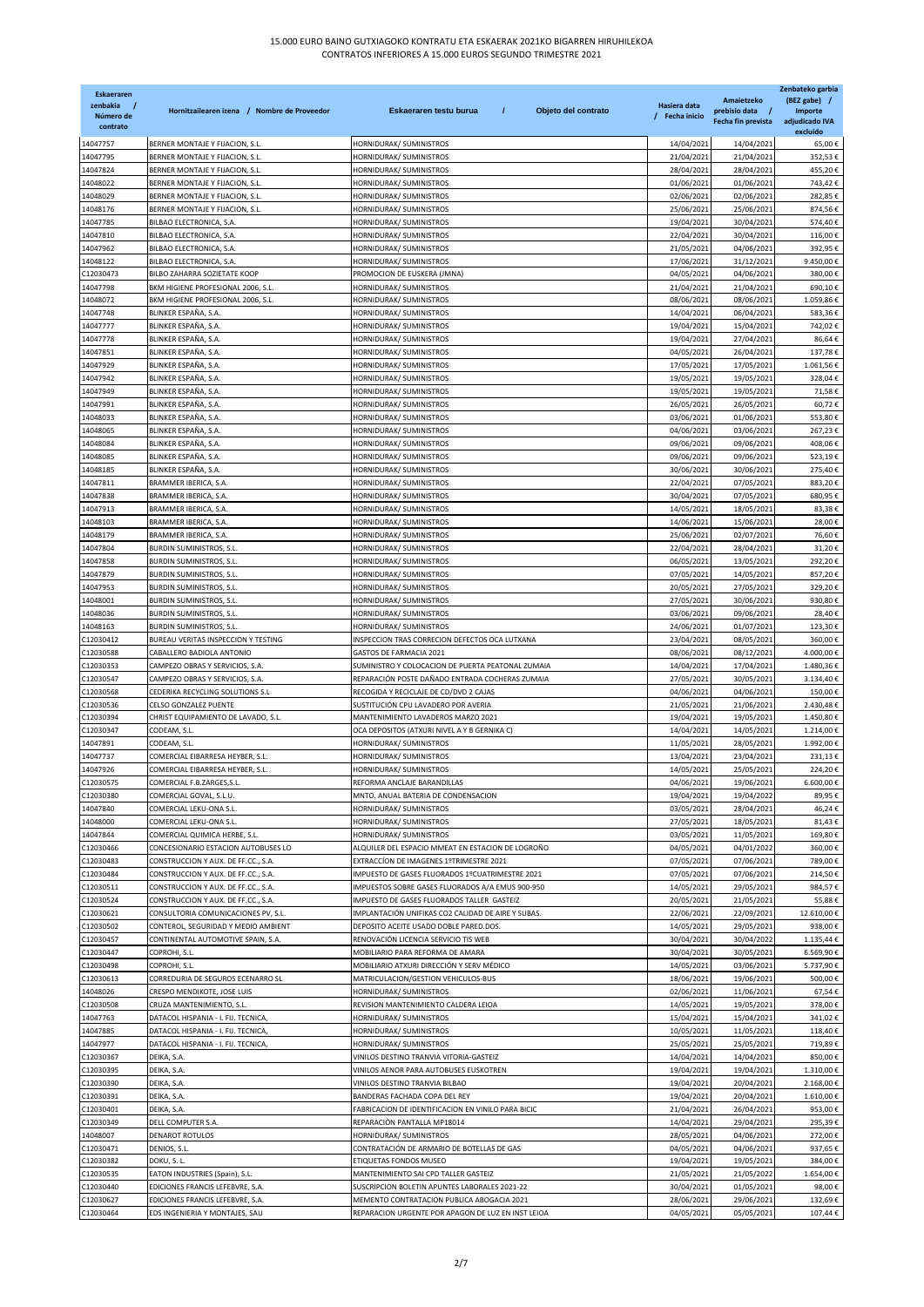| <b>Eskaeraren</b><br>zenbakia<br>Número de<br>contrato | Hornitzailearen izena / Nombre de Proveedor                                | Eskaeraren testu burua<br>$\prime$<br>Objeto del contrato                                      | Hasiera data<br>/ Fecha inicio | Amaietzeko<br>prebisio data /<br>Fecha fin prevista | Zenbateko garbia<br>(BEZ gabe) /<br>Importe<br>adjudicado IVA<br>excluído |
|--------------------------------------------------------|----------------------------------------------------------------------------|------------------------------------------------------------------------------------------------|--------------------------------|-----------------------------------------------------|---------------------------------------------------------------------------|
| 14047765                                               | EGUIBER SUMINISTROS INDUSTRIALES, S                                        | HORNIDURAK/ SUMINISTROS                                                                        | 16/04/2021                     | 21/04/2021                                          | 332,92€                                                                   |
| 14047899                                               | EGUIBER SUMINISTROS INDUSTRIALES, S                                        | HORNIDURAK/ SUMINISTROS                                                                        | 12/05/2021                     | 12/05/2021                                          | 67,20€                                                                    |
| 14047925<br>14048002                                   | EGUIBER SUMINISTROS INDUSTRIALES, S<br>EGUIBER SUMINISTROS INDUSTRIALES, S | HORNIDURAK/ SUMINISTROS                                                                        | 14/05/2021                     | 14/05/2021                                          | 19,99€                                                                    |
| 14048089                                               | EGUIBER SUMINISTROS INDUSTRIALES, S                                        | HORNIDURAK/ SUMINISTROS<br>HORNIDURAK/ SUMINISTROS                                             | 27/05/2021<br>09/06/2021       | 31/05/2021<br>16/06/2021                            | 61,87€<br>396,39€                                                         |
| 14048182                                               | EGUIBER SUMINISTROS INDUSTRIALES, S                                        | HORNIDURAK/ SUMINISTROS                                                                        | 29/06/2021                     | 06/07/2021                                          | 15,16€                                                                    |
| 14048060                                               | EKINSA EQUIPAMIENTO INST., S.A.                                            | HORNIDURAK/ SUMINISTROS                                                                        | 04/06/2021                     | 01/01/2021                                          | 542,48€                                                                   |
| 14048061                                               | EKINSA EQUIPAMIENTO INST., S.A.                                            | HORNIDURAK/ SUMINISTROS                                                                        | 04/06/2021                     | 01/01/2021                                          | 1.084,96€                                                                 |
| 14048049                                               | EKINSA EQUIPAMIENTO INSTITUCIONAL                                          | HORNIDURAK/ SUMINISTROS<br><b>HORNIDURAK/ SUMINISTROS</b>                                      | 03/06/2021                     | 26/05/2021                                          | 30,74€                                                                    |
| 14048050<br>14048051                                   | EKINSA EQUIPAMIENTO INSTITUCIONAL<br>EKINSA EQUIPAMIENTO INSTITUCIONAL     | HORNIDURAK/ SUMINISTROS                                                                        | 03/06/2021<br>03/06/2021       | 26/05/2021<br>26/05/2021                            | 87,62€<br>80,76€                                                          |
| 14048052                                               | EKINSA EQUIPAMIENTO INSTITUCIONAL                                          | HORNIDURAK/ SUMINISTROS                                                                        | 03/06/2021                     | 26/05/2021                                          | 26,92€                                                                    |
| 14048053                                               | EKINSA EQUIPAMIENTO INSTITUCIONAL                                          | HORNIDURAK/ SUMINISTROS                                                                        | 03/06/2021                     | 26/05/2021                                          | 124,69€                                                                   |
| 14048054                                               | EKINSA EQUIPAMIENTO INSTITUCIONAL                                          | HORNIDURAK/ SUMINISTROS                                                                        | 03/06/2021                     | 26/05/2021                                          | 64,93€                                                                    |
| 14047754                                               | ELECTRICIDAD N. OSES, S.A                                                  | HORNIDURAK/ SUMINISTROS                                                                        | 14/04/2021                     | 20/04/2021                                          | 727,50€                                                                   |
| 14047834<br>14047923                                   | ELECTRICIDAD N. OSES, S.A<br>ELECTRICIDAD N. OSES, S.A                     | HORNIDURAK/ SUMINISTROS<br>HORNIDURAK/ SUMINISTROS                                             | 30/04/2021<br>14/05/2021       | 04/05/2021<br>19/05/2021                            | 727,50€<br>176,36€                                                        |
| 14048014                                               | ELECTRICIDAD N. OSES, S.A.                                                 | HORNIDURAK/ SUMINISTROS                                                                        | 31/05/2021                     | 08/06/2021                                          | 10,80€                                                                    |
| 14048147                                               | ELECTRICIDAD N. OSES, S.A.                                                 | HORNIDURAK/ SUMINISTROS                                                                        | 22/06/2021                     | 01/07/2021                                          | 346,00€                                                                   |
| 14048174                                               | ELECTRICIDAD N. OSES, S.A.                                                 | HORNIDURAK/ SUMINISTROS                                                                        | 25/06/2021                     | 02/07/2021                                          | 88,02€                                                                    |
| C12030368                                              | ELECTRODOMESTICOS SERANTES, S.L.                                           | TV CUARTO DE AGENTES DE ATXURI                                                                 | 14/04/2021                     | 18/04/2021                                          | 354,55€                                                                   |
| 14048071<br>C12030506                                  | ENAUTO D.T.L., S.A.<br>ENDAÑETA ZUMAIA S.L.                                | HORNIDURAK/ SUMINISTROS<br>LAVADORA-SECADORA                                                   | 08/06/2021<br>14/05/2021       | 08/06/2021<br>18/05/2021                            | 172,20€<br>597,43€                                                        |
| C12030362                                              | ENEGAS, S. A.                                                              | MNT.ANUAL INSTALACIÓN GAS NATURAL LEIOA 2021                                                   | 14/04/2021                     | 14/04/2022                                          | 767,34€                                                                   |
| C12030529                                              | EREA REFORMAS 2004 S.L                                                     | REPARAR PUERTA CASETA AZKORRI                                                                  | 20/05/2021                     | 22/05/2021                                          | 210,00€                                                                   |
| C12030405                                              | ESM INSTITUTO DE INV. Y FORM. EN S                                         | LIDERANDO LA CULTURA POSITIVA DE SEGURIDAD                                                     | 21/04/2021                     | 21/06/2021                                          | 1.200,00€                                                                 |
| C12030407                                              | ESM INSTITUTO DE INV. Y FORM. EN S                                         | FOMENTANDO CULTURA POSITIVA DE SEGURIDAD                                                       | 21/04/2021                     | 21/06/2021                                          | 6.800,00€                                                                 |
| 14047884<br>14048132                                   | ESPAÑOLA PROD.QUIMICOS INDUSTRIALES<br>ESPAÑOLA PROD.QUIMICOS INDUSTRIALES | HORNIDURAK/ SUMINISTROS<br>HORNIDURAK/ SUMINISTROS                                             | 10/05/2021<br>17/06/2021       | 11/05/2021<br>17/06/2021                            | 293,40€<br>785,58€                                                        |
| 14047909                                               | ESTUDIO GRAFICO CREADOS                                                    | HORNIDURAK/ SUMINISTROS                                                                        | 13/05/2021                     | 13/05/2021                                          | 275,00€                                                                   |
| C12030436                                              | ETRA NORTE, S.A.                                                           | SUMINISTRO E INSTA.CUBE+VALIDADORA BUS 64 USANSOLO                                             | 30/04/2021                     | 02/05/2021                                          | 701,10€                                                                   |
| C12030558                                              | EUSKALIT-FUNDACION VASCA FOMENTO CA                                        | SUSCRIPCIÓN EUSKALIT AÑO 2021                                                                  | 28/05/2021                     | 04/06/2021                                          | 1.125,00€                                                                 |
| 14047843                                               | EXIMPORT, S.L.                                                             | HORNIDURAK/ SUMINISTROS                                                                        | 03/05/2021                     | 12/05/2021                                          | 307,12€                                                                   |
| C12030432                                              | FAIVELEY TRANSPORT IBERICA, S.A.                                           | REPARACIÓN DE CALIPERS DE FRENO<br>REPARACION DISTRIBUIDORES                                   | 30/04/2021                     | 30/05/2021                                          | 1.660,98€                                                                 |
| C12030624<br>14047823                                  | FERROVIAS ASTUR, S.A.<br>FINANZAUTO, S.A.                                  | HORNIDURAK/ SUMINISTROS                                                                        | 22/06/2021<br>28/04/2021       | 22/07/2021<br>02/05/2021                            | 3.500,00€<br>210,92€                                                      |
| C12030474                                              | FINANZAUTO, S.A                                                            | INTERVENCION PUESTA A PUNTO MOTOR DIESEL TD-2007                                               | 04/05/2021                     | 19/05/2021                                          | 5.088,98€                                                                 |
| C12030597                                              | FINANZAUTO, S.A.                                                           | REPARACION AVERIA MOTOR DIESEL (UT2006)                                                        | 11/06/2021                     | 25/06/2021                                          | 271,38€                                                                   |
| C12030623                                              | FINANZAUTO, S.A.                                                           | <b>ENFRIADOR ACEITE TD2007</b>                                                                 | 22/06/2021                     | 07/07/2021                                          | 5.934,56€                                                                 |
| C12030489<br>C12030360                                 | FOJANSA MANTENIMIENTO, S.L.<br>FONTANERIA MEZGO, S.L.                      | MANTENIMIENTO ACS Y FONTANERIA ARASO 2021<br>DESMONTAR REJILLA Y ARQUETA PARA LIMPIAR TUBERIAS | 14/05/2021<br>14/04/2021       | 14/05/2022<br>15/04/2021                            | 2.400,00€<br>152,52€                                                      |
| C12030358                                              | FONTANERIA MEZGO, S.L                                                      | LIMPIEZA Y DESATASCO EN DESEGAÜES VESTU. ZUMAIA                                                | 14/04/2021                     | 17/04/2021                                          | 261,67€                                                                   |
| 14047806                                               | FORCH COMPONENTES PARA TALLER S.L.                                         | HORNIDURAK/ SUMINISTROS                                                                        | 22/04/2021                     | 22/04/2021                                          | 265,57€                                                                   |
| 14047845                                               | FORCH COMPONENTES PARA TALLER S.L                                          | HORNIDURAK/ SUMINISTROS                                                                        | 03/05/2021                     | 30/04/2021                                          | 618,89€                                                                   |
| 14047974                                               | FORCH COMPONENTES PARA TALLER S.L                                          | HORNIDURAK/ SUMINISTROS                                                                        | 24/05/2021                     | 24/05/2021                                          | 1.022,25€                                                                 |
| 14048079                                               | FORCH COMPONENTES PARA TALLER S.L<br>FUNDAC. CULTURAL PRIVADA AURTEN BAI   | HORNIDURAK/ SUMINISTROS<br>PROMOCION DE EUSKERA (AFS)                                          | 08/06/2021                     | 08/06/2021                                          | 1.228,38€                                                                 |
| C12030491<br>C12030591                                 | FUNDAC. CULTURAL PRIVADA AURTEN BAI                                        | PROMOCION DE EUSKERA (IRA)                                                                     | 14/05/2021<br>10/06/2021       | 14/06/2021<br>10/07/2021                            | 384,00€<br>450,00€                                                        |
| C12030615                                              | <b>GARCES PEREZ MANUEL</b>                                                 | COPIAS LEGALIZADAS ESSCRITURAS                                                                 | 18/06/2021                     | 19/06/2021                                          | 79,54€                                                                    |
| C12030359                                              | GARSANSIANOR S.L.                                                          | REVISION ANUAL SISTEMAS ANTICAIDAS ZUMAIA                                                      | 14/04/2021                     | 14/04/2022                                          | 891,63€                                                                   |
| 14047907                                               | GASYSOLD S.L.U.                                                            | HORNIDURAK/ SUMINISTROS                                                                        | 13/05/2021                     | 13/05/2021                                          | 1.577,00€                                                                 |
| 14047944<br>14048094                                   | GASYSOLD S.L.U.                                                            | HORNIDURAK/ SUMINISTROS                                                                        | 19/05/2021                     | 19/05/2021                                          | 162,61€                                                                   |
| C12030346                                              | GASYSOLD S.L.U.<br>GAURKO 2014 SL                                          | HORNIDURAK/ SUMINISTROS<br>REPARACION BRAZOS Y SOPORTES PLATAFORMAS                            | 10/06/2021<br>14/04/2021       | 10/06/2021<br>29/04/2021                            | 1.407,10€<br>760,00€                                                      |
| C12030450                                              | GAURSA ARABAUTO, S.L.U.                                                    | REVIS. 20.000 KMTS VEHIC. MAT. 0002KSK Y 0007KSK                                               | 30/04/2021                     | 07/05/2021                                          | 575,87€                                                                   |
| C12030503                                              | GIROA, S.A.                                                                | REFORMA CHIMENEA QUEMADOR                                                                      | 14/05/2021                     | 29/05/2021                                          | 741,60€                                                                   |
| C12030580                                              | GIROA, S.A.                                                                | MANTENIMIENTO CLIMATIZACIÓN ARASO                                                              | 08/06/2021                     | 07/06/2023                                          | 9.684,29€                                                                 |
| C12030424                                              | GMF RAILWAY MAINTENANCE SERVICES SL                                        | REPARACION ELEMENTOS NEUMATICOS SGH-6014/6011                                                  | 27/04/2021<br>21/05/2021       | 20/05/2021                                          | 3.146,92€                                                                 |
| C12030538<br>C12030609                                 | GMF RAILWAY MAINTENANCE SERVICES SL<br>GMF RAILWAY MAINTENANCE SERVICES SL | REPARACION ELEMENTOS NEUMATICOS SGH-6018/SGH-6027<br>REVISION DISTRIBUIDOR SW4 229 (SGH6010)   | 18/06/2021                     | 20/06/2021<br>18/07/2021                            | 3.146,92€<br>524,50€                                                      |
| C12030421                                              | GMV SISTEMAS, S.A.                                                         | MODIFICACION MODOS VISUALIZACION SW S-400                                                      | 23/04/2021                     | 23/05/2021                                          | 8.900,00€                                                                 |
| C12030519                                              | GOÑI MORATINOS, JORGE                                                      | REPARACION MAQUINAS CRS6530 DE ZUMAIA Y ELGOIBAR                                               | 19/05/2021                     | 23/05/2021                                          | 1.576,00€                                                                 |
| 14047932                                               | GORKA Y ENEKO GARITAONANDIA AZUETA                                         | HORNIDURAK/ SUMINISTROS                                                                        | 18/05/2021                     | 21/05/2021                                          | 46,00€                                                                    |
| 14047917                                               | GRAFICAS UNCILLA, S.A.                                                     | HORNIDURAK/ SUMINISTROS                                                                        | 14/05/2021                     | 21/05/2021                                          | 550,00€                                                                   |
| 14048013<br>C12030409                                  | GRAFICAS UNCILLA, S.A.<br>GRUAS GARRO, S. L.                               | HORNIDURAK/ SUMINISTROS<br>REMOLCAR AUTOBUS DESDE PEAJE ZUMAIA A COCHERAS                      | 31/05/2021<br>21/04/2021       | 14/06/2021<br>22/04/2021                            | 236,00€<br>1.250,00€                                                      |
| C12030411                                              | GRUAS Y ASISTENCIA KULUXKA, S.L.                                           | REMOLCAR BUS DESDE COCHERAS ZUMAIA A VOLVO BEASAIN                                             | 23/04/2021                     | 24/04/2021                                          | 933,05€                                                                   |
| C12030366                                              | GRUAUTO ASISTENCIA, S.L.                                                   | RECOGER BUS 61 EN LA AVANZADA Y ENTREGAR EN BASE                                               | 14/04/2021                     | 15/04/2021                                          | 281,34€                                                                   |
| C12030507                                              | GRUAUTO ASISTENCIA, S.L.                                                   | RECOGER BUS 663 EN ENEKURI Y ENTREGAR EN BASE LEIO                                             | 14/05/2021                     | 15/05/2021                                          | 314,92€                                                                   |
| C12030482                                              | HALSIGRAF SL                                                               | SUMINISTRO Y COLOCACIÓN MAMPARAS POR COVID-19                                                  | 07/05/2021                     | 09/05/2021                                          | 975,00€                                                                   |
| C12030496<br>14047735                                  | <b>HALSIGRAF SL</b><br>HIDRAL GOBEL S.L.                                   | ENCARGO CORRETURNOS BUSES GIPUZKOA<br>HORNIDURAK/ SUMINISTROS                                  | 14/05/2021<br>12/04/2021       | 21/05/2021<br>12/04/2021                            | 1.188,42€<br>7.250,00€                                                    |
| 14048059                                               | HIDRAL GOBEL S.L.                                                          | HORNIDURAK/ SUMINISTROS                                                                        | 04/06/2021                     | 03/06/2021                                          | 3.300,00€                                                                 |
| C12030376                                              | HOJALATERIA CALVO, S.L.                                                    | LOCALIZAR BLOQUEO Y REPARARAR CALDERA LEIOA                                                    | 19/04/2021                     | 20/04/2021                                          | 190,45€                                                                   |
| C12030612                                              | <b>IBAETA MOTOR S.A</b>                                                    | REVISIÓN VEHÍCULO GLP SS.GG. AMARA 4962 KHS                                                    | 18/06/2021                     | 19/06/2021                                          | 271,10€                                                                   |
| C12030462                                              | IBERMATICA, S.A.                                                           | CABLES RJ45                                                                                    | 04/05/2021                     | 18/05/2021                                          | 96,00€                                                                    |
| C12030433                                              | ICON MULTIMEDIA S.L                                                        | LICENCIAS Y SOPORTE DENEVA                                                                     | 30/04/2021                     | 30/06/2021                                          | 7.227,00€                                                                 |
| C12030599<br>C12030622                                 | IGNACIO SANTAMARIA ESPINOSA-OSCAR M<br>ILUSTRE COLEGIO DE ABOGACIA DE BIZK | MANTENIMIENTO VEHÍCULO 4826KHS<br>ORNADA CRITERIOS JURISPRUDENCIALES CONTRATO                  | 11/06/2021<br>22/06/2021       | 12/06/2021<br>23/06/2021                            | 10,00€<br>25,00€                                                          |
| 14047842                                               | IMAD MONTAJES & ROTULACION, S.COOP                                         | HORNIDURAK/ SUMINISTROS                                                                        | 03/05/2021                     | 30/04/2021                                          | 280,00€                                                                   |
| C12030361                                              | INCOMIMEX, S.L.                                                            | ESLINGAS PARA PLATAFORMAS                                                                      | 14/04/2021                     | 29/04/2021                                          | 316,56€                                                                   |
| C12030465                                              | INCOMIMEX, S.L.                                                            | REVISION ANUAL DE ELEMENTOS DE ELEVACION                                                       | 04/05/2021                     | 03/06/2021                                          | 424,78€                                                                   |
| C12030492                                              | INDUSTRIAS METALA, S.L.                                                    | REPARACION MANGUERAS DE TFA (METALA)                                                           | 14/05/2021                     | 28/05/2021                                          | 1.498,52€                                                                 |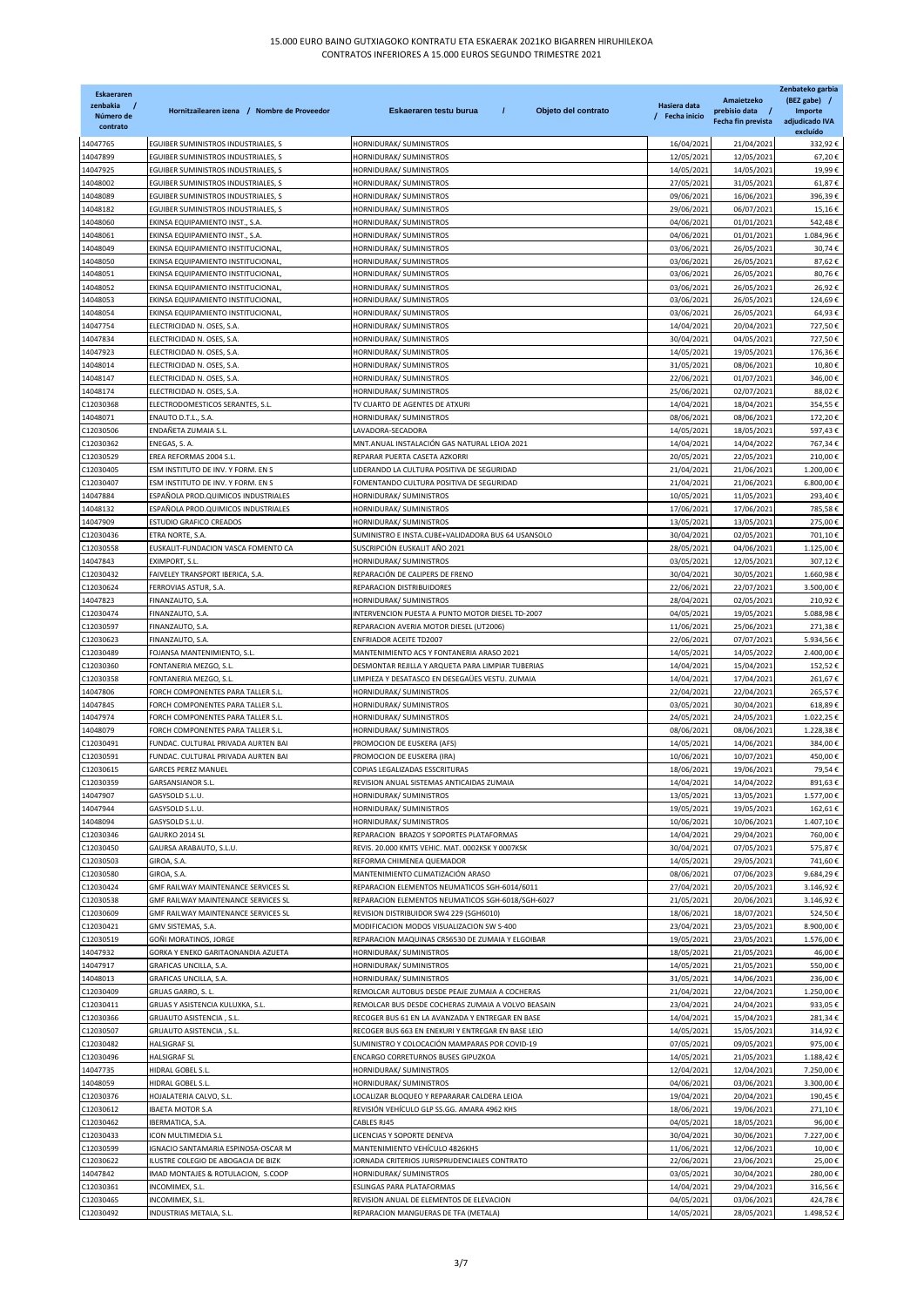| Eskaeraren<br>zenbakia<br>Número de<br>contrato | Hornitzailearen izena / Nombre de Proveedor                                | T<br>Eskaeraren testu burua<br>Objeto del contrato                                          | Hasiera data<br>/ Fecha inicio | Amaietzeko<br>prebisio data /<br>Fecha fin prevista | Zenbateko garbia<br>(BEZ gabe) /<br><b>Importe</b><br>adjudicado IVA<br>excluído |
|-------------------------------------------------|----------------------------------------------------------------------------|---------------------------------------------------------------------------------------------|--------------------------------|-----------------------------------------------------|----------------------------------------------------------------------------------|
| 14048005                                        | INDUSTRIAS METALA, S.L.                                                    | HORNIDURAK/ SUMINISTROS                                                                     | 28/05/2021                     | 14/06/2021                                          | 199,46€                                                                          |
| 14048127                                        | INDUSTRIAS METALA, S.L.                                                    | HORNIDURAK/ SUMINISTROS                                                                     | 17/06/202                      | 31/12/2021                                          | 5.000,00€                                                                        |
| C12030369                                       | INGETEAM POWER TECHNOLOGY, S.A                                             | REPARACIÓN TARJETA LOCOMOTORA                                                               | 14/04/2021                     | 29/04/2021                                          | 709,50€                                                                          |
| 12030344                                        | INGETEAM POWER TECHNOLOGY, S.A.                                            | REPARACIÓN TARJETA LOCOMOTORA                                                               | 14/04/2021                     | 14/05/2021                                          | 435,75€                                                                          |
| C12030356                                       | INGETEAM POWER TECHNOLOGY, S.A.                                            | REPARACIÓN TARJETA LOCOMOTORA                                                               | 14/04/2021                     | 14/05/2021                                          | 680,85€                                                                          |
| 012030428                                       | INGETEAM POWER TECHNOLOGY, S.A.                                            | REPARACIÓN TARJETAS LOCOMOTORA                                                              | 30/04/2021                     | 15/05/2021                                          | 3.669,70€                                                                        |
| C12030515                                       | INST.FORM.PRACT.RIES.LABORALS, S.L.                                        | FORMACIÓN PRL RIESGOS ESPECIFICOS MTO                                                       | 14/05/2021                     | 14/11/2021                                          | 2.223,00€                                                                        |
| C12030459<br>12030504                           | INSTALACIONES ELECTRICAS ERANDIO, S                                        | REPARACIÓN DE ENCHUFES DEL LAVADERO                                                         | 30/04/2021                     | 30/05/2021                                          | 388,77€                                                                          |
| C12030383                                       | INSTALACIONES ELECTRICAS ERANDIO, S<br>INSTALACIONES ELECTROMEC. BILAUTO,  | REPARACIÓN DE CUADRO Y SUSTITUCIÓN DE LUMINARIAS D<br>REP. MANGUERA Y RACORES DE SURTIDOR   | 14/05/2021<br>19/04/2021       | 14/06/2021<br>20/04/2021                            | 2.329,28€<br>203,75€                                                             |
| C12030410                                       | INSTITUTO VASCO DE LOGISTICA                                               | CUOTA ANUAL IVL 2021                                                                        | 23/04/202                      | 24/04/2021                                          | 330,00€                                                                          |
| C12030478                                       | INTEGRACIONES FERROVIARIAS, S.L.                                           | MANTENIMIENTO LOC. 1004 Y 207 Y AUTOMOTOR 301                                               | 07/05/2021                     | 07/06/2021                                          | 3.032,00€                                                                        |
| C12030345                                       | INTERTEK IBERICA SPAIN S.L.U.                                              | ANALISIS DE ANTICONGELANTE DEL AUTOBUS: 71                                                  | 14/04/2021                     | 19/04/2021                                          | 90,00€                                                                           |
| 212030357                                       | INVATRA ALCAZAR SL                                                         | REVISION IG4 8 UNIDADES SGH-6000 (AMOREBIETA)                                               | 14/04/2021                     | 14/05/2021                                          | 1.160,00€                                                                        |
| C12030416                                       | <b>INVATRA ALCAZAR SL</b>                                                  | REVISION IG4 8 UNIDADES SGH-6000 (AMOREBIETA)                                               | 23/04/2021                     | 23/05/2021                                          | 1.160,00€                                                                        |
| 212030422                                       | ÑAKI BUITRON PEREZ DE SAN ROMAN                                            | AUDITORÍA INTERNA 2021 ISO 9001, UNE 13816 Y 93200                                          | 23/04/2021                     | 23/04/2022                                          | 12.100,00€                                                                       |
| C12030583                                       | SOTEST S.L. INSTRUMENTACION ELECTR                                         | CALIBRACION DE EQUIPOS DE LABORATORIO                                                       | 08/06/2021                     | 08/07/2021                                          | 1.144,41€                                                                        |
| 14048077                                        | ISTOBAL ESPAÑA SLU                                                         | HORNIDURAK/ SUMINISTROS                                                                     | 08/06/2021                     | 08/06/2021                                          | 166,00€                                                                          |
| 012030365                                       | IVAN LLARENA MORENO                                                        | INST.ELEC.A REALIZAR EN TALLER Y COCHERAS LEIOA                                             | 14/04/2021                     | 19/04/2021                                          | 519,50€                                                                          |
| C12030531                                       | IVAN LLARENA MORENO                                                        | REPARACION DE AVERIA ELECT. EN ANGAR USANSOLO                                               | 21/05/2021                     | 23/05/2021                                          | 75,00€                                                                           |
| 012030551                                       | VAN LLARENA MORENO                                                         | COMPROBACION Y REPARACION DE AVERIA ELECT. LEIOA                                            | 27/05/2021                     | 29/05/2021                                          | 180,00€                                                                          |
| C12030611                                       | IVAN LLARENA MORENO                                                        | INSTALACIONES ELECT. VARIAS EN TALLER Y OFIC LEIOA                                          | 18/06/2021                     | 20/06/2021                                          | 1.683,00€                                                                        |
| C12030388                                       | ZENPE, S.A.                                                                | TARJETAS TRABAJADORES IZENPE                                                                | 19/04/2021                     | 20/04/2021                                          | 2.500,00€                                                                        |
| 012030539<br>C12030584                          | I.V.G. PITI ZERBITZUAK S.L.<br>V.G. PITI ZERBITZUAK S.L.                   | OBRA ALMACÉN Y MOVIMIENTO DE MOBILIARIO<br>TRASLADO MERCANCÍAS A ALMACÉN LUTXANA            | 21/05/2021<br>08/06/2021       | 28/05/2021<br>09/06/2021                            | 2.590,00€<br>340,00€                                                             |
| 14047731                                        | <b>AVIER GONZALEZ MARTIN SANTOOLS</b>                                      | HORNIDURAK/ SUMINISTROS                                                                     | 09/04/2021                     | 25/03/2021                                          | 545,65€                                                                          |
| 14047904                                        | <b>IAVIER GONZALEZ MARTIN SANTOOLS</b>                                     | HORNIDURAK/ SUMINISTROS                                                                     | 13/05/2021                     | 13/05/2021                                          | 415,56€                                                                          |
| 14048118                                        | JAVIER GONZALEZ MARTIN SANTOOLS                                            | HORNIDURAK/ SUMINISTROS                                                                     | 16/06/2021                     | 16/06/2021                                          | 1.674,94€                                                                        |
| 012030371                                       | IOSE LUIS SANTILLAN, S.L.                                                  | MANT 2021 GAS NATURAL CAB.PINT Y ESTAC REG LB/AR                                            | 14/04/2021                     | 14/04/2022                                          | 2.210,76€                                                                        |
| C12030372                                       | IOSE LUIS SANTILLAN, S.L.                                                  | SUMINISTROS                                                                                 | 14/04/2021                     | 14/04/2022                                          | 975,00€                                                                          |
| C12030373                                       | IOSE LUIS SANTILLAN, S.L.                                                  | SUMINISTROS                                                                                 | 14/04/202                      | 14/04/2022                                          | 2.000,00€                                                                        |
| 14047717                                        | IOSE MANUEL CAMPOS VAZQUEZ                                                 | HORNIDURAK/ SUMINISTROS                                                                     | 06/04/2021                     | 06/04/2021                                          | 224,00€                                                                          |
| 14047716                                        | IOSE MANUEL CAMPOS VAZQUEZ                                                 | HORNIDURAK/ SUMINISTROS                                                                     | 06/04/2021                     | 06/04/2021                                          | 811,60€                                                                          |
| 14048021                                        | IOSE MANUEL CAMPOS VAZQUEZ                                                 | HORNIDURAK/ SUMINISTROS                                                                     | 01/06/2021                     | 01/06/2021                                          | 588,00€                                                                          |
| 14048173                                        | <b>IOSE MANUEL CAMPOS VAZQUEZ</b>                                          | HORNIDURAK/ SUMINISTROS                                                                     | 25/06/2021                     | 25/06/2021                                          | 1.291,00€                                                                        |
| 14048186                                        | IOSE MANUEL CAMPOS VAZQUEZ                                                 | HORNIDURAK/ SUMINISTROS                                                                     | 30/06/2021                     | 30/06/2021                                          | 1.791,00€                                                                        |
| C12030419                                       | <b>IUAN JOSE MONTEJO,S.L.</b>                                              | CAMBIO DE PILAS CERRADURA 11031 ARTAPADURA                                                  | 23/04/2021                     | 25/04/2021                                          | 128,40€                                                                          |
| C12030452                                       | JUAN JOSE MONTEJO,S.L.                                                     | AMAESTRAMIENTO AUTOBUSES ELGOIBAR ZUMAIA                                                    | 30/04/2021                     | 07/05/2021                                          | 1.975,35€                                                                        |
| 12030569                                        | IUAN JOSE MONTEJO,S.L.                                                     | COPIAS DE LLAVES PARA INSTALACIONES FERROCARRIL                                             | 04/06/2021                     | 05/06/2021                                          | 71,51€                                                                           |
| C12030594<br>14047755                           | <b>IUAN JOSE MONTEJO,S.L.</b><br><b>JUNTAS BESMA, S.A.</b>                 | SUMINISTRO DE LLAVES DE TAQUILLAS<br>HORNIDURAK/ SUMINISTROS                                | 10/06/2021<br>14/04/2021       | 10/07/2021<br>21/04/2021                            | 210,00€<br>25,50€                                                                |
| 14047985                                        | IUNTAS BESMA, S.A.                                                         | HORNIDURAK/ SUMINISTROS                                                                     | 25/05/2021                     | 03/06/202                                           | 360,00€                                                                          |
| 14047732                                        | KALAMAZOO PRODUCTOS DE OFICINA S.L                                         | HORNIDURAK/ SUMINISTROS                                                                     | 09/04/2021                     | 13/04/2021                                          | 919,33€                                                                          |
| 14047803                                        | KALAMAZOO PRODUCTOS DE OFICINA S.L.                                        | HORNIDURAK/ SUMINISTROS                                                                     | 22/04/2021                     | 28/04/2021                                          | 286,69€                                                                          |
| 14047872                                        | KALAMAZOO PRODUCTOS DE OFICINA S.L.                                        | HORNIDURAK/ SUMINISTROS                                                                     | 07/05/2021                     | 12/05/2021                                          | 270,69€                                                                          |
| 14047886                                        | KALAMAZOO PRODUCTOS DE OFICINA S.L.                                        | HORNIDURAK/ SUMINISTROS                                                                     | 11/05/2021                     | 17/05/2021                                          | 327,86€                                                                          |
| 14047887                                        | KALAMAZOO PRODUCTOS DE OFICINA S.L                                         | HORNIDURAK/ SUMINISTROS                                                                     | 11/05/2021                     | 17/05/202:                                          | 379,13€                                                                          |
| 14048012                                        | KALAMAZOO PRODUCTOS DE OFICINA S.L                                         | HORNIDURAK/ SUMINISTROS                                                                     | 31/05/2021                     | 08/06/2021                                          | 430,98€                                                                          |
| 14048016                                        | KALAMAZOO PRODUCTOS DE OFICINA S.L.                                        | HORNIDURAK/ SUMINISTROS                                                                     | 01/06/2021                     | 08/06/2021                                          | 44,09€                                                                           |
| 14048090                                        | KALAMAZOO PRODUCTOS DE OFICINA S.L.                                        | HORNIDURAK/ SUMINISTROS                                                                     | 09/06/2021                     | 15/06/2021                                          | 123,52€                                                                          |
| 14048188                                        | KALAMAZOO PRODUCTOS DE OFICINA S.L                                         | HORNIDURAK/ SUMINISTROS                                                                     | 30/06/2021                     | 06/07/2021                                          | 41,35€                                                                           |
| C12030331                                       | KAPSCH TRAFFICCOM ARCE SISTEMAS, S.                                        | Adecuacion MMEAT y mantenimiento                                                            | 09/04/2021                     | 09/06/2021                                          | 2.790,00€                                                                        |
| C12030337<br>C12030429                          | KAPSCH TRAFFICCOM ARCE SISTEMAS, S.<br>KAPSCH TRAFFICCOM ARCE SISTEMAS, S. | <b>ADECUACION MMEAT</b>                                                                     | 14/04/2021                     | 14/06/2021                                          | 9.666,42€                                                                        |
| C12030456                                       | KEYTRON ELECTRONICA, S.A.                                                  | CARGA PROGRAMAC/INSERC. DATOS TARIFAS 01/MARZO/21<br>REPROGRAMACION RADIOS TRANVIAS S-500   | 30/04/2021<br>30/04/2021       | 30/05/2021<br>15/05/2021                            | 3.223,11€<br>150,00€                                                             |
| 14047905                                        | KEYTRON ELECTRONICA, S.A.                                                  | HORNIDURAK/ SUMINISTROS                                                                     | 13/05/2021                     | 13/05/2021                                          | 137,85€                                                                          |
| 14048010                                        | KIÑU 2000,S.L                                                              | HORNIDURAK/ SUMINISTROS                                                                     | 28/05/2021                     | 28/05/2021                                          | 6,61€                                                                            |
| 14047759                                        | KLEER KIM, S.A.L.                                                          | HORNIDURAK/ SUMINISTROS                                                                     | 15/04/2021                     | 16/04/2021                                          | 493,55€                                                                          |
| 14047808                                        | KLEER KIM, S.A.L.                                                          | HORNIDURAK/ SUMINISTROS                                                                     | 22/04/2021                     | 22/04/2021                                          | 1.210,70€                                                                        |
| C12030374                                       | LABAQUA, S.A.U.                                                            | ANALISIS DE AGUAS RESIDUALES TRANVIA BILBAO 2021                                            | 14/04/2021                     | 14/05/2021                                          | 581,86€                                                                          |
| C12030338                                       | ABAQUA, S.A.U.                                                             | TOMA MUESTRAS Y ANALISIS AGUAS LEIOA/USANSOLO 2021                                          | 14/04/2021                     | 14/04/2022                                          | 941,66€                                                                          |
| C12030339                                       | LABAQUA, S.A.U.                                                            | TOMA DE MUESTRAS Y ANÁLISIS DE AGUAS ZUMAIA/ELGOIB                                          | 14/04/2021                     | 14/04/2022                                          | 933,92€                                                                          |
| C12030340                                       | LABAQUA, S.A.U.                                                            | SERVICIO CONTROL CALIDAD AGUAS VERTIDAS MUSEO                                               | 14/04/2021                     | 14/04/2022                                          | 469,12€                                                                          |
| C12030413                                       | LABAQUA, S.A.U.                                                            | ANALISIS AGUAS RESIDUALES 2021 LU/LB/GKA                                                    | 23/04/2021                     | 23/04/2022                                          | 345,26€                                                                          |
| C12030414                                       | LABAQUA, S.A.U.                                                            | <b>SUMINISTROS</b>                                                                          | 23/04/2021                     | 23/04/2022                                          | 744,56€                                                                          |
| C12030415                                       | LABAQUA, S.A.U.                                                            | <b>SUMINISTROS</b>                                                                          | 23/04/2021                     | 23/04/2022                                          | 349,92€                                                                          |
| C12030406                                       | LANDER SIMULATION & TRAINING SOLUT.                                        | SUSTITUCIÓN SAI SIMULADOR LEBARIO                                                           | 21/04/2021                     | 01/05/2021                                          | 525,00€                                                                          |
| C12030403                                       | LANDETA BURDIN LANAK BERRIA, S.L.                                          | PRUEBAS DE SEGURIDAD CALDERAS AURRERA Y ZUGASTIETA                                          | 21/04/2021                     | 21/05/2021                                          | 3.450,00€                                                                        |
| C12030355<br>C12030418                          | LANETAN CERRAJERIA TECNICA DE SEGUR<br>LAZO IMPRESORES, S.L.               | APERTURA Y REPARACIÓN CAJA FUERTE AMARA<br>SUMINISTRO 20.000 BILLETES CARTÓN ENTRADAS MUSEO | 14/04/2021<br>23/04/2021       | 16/04/2021<br>23/05/2021                            | 245,00€<br>1.763,00€                                                             |
| C12030593                                       | LIBURKI S.M.L.                                                             | ENCARGO LI Y CORRETURNOS TRENES UDA 2021                                                    | 10/06/2021                     | 25/06/2021                                          | 7.127,00€                                                                        |
| C12030342                                       | LOREA MATERIAL CIENTIFICO, S.L.                                            | VACUTAINER Y FRASCOS DE ORINA                                                               | 14/04/2021                     | 29/04/2021                                          | 250,20€                                                                          |
| 14047723                                        | LUBRICANTES ESPECIALES LANCAR, S.L.                                        | HORNIDURAK/ SUMINISTROS                                                                     | 08/04/2021                     | 15/04/2021                                          | 203,04€                                                                          |
| 14047766                                        | LUBRICANTES ESPECIALES LANCAR, S.L.                                        | HORNIDURAK/ SUMINISTROS                                                                     | 16/04/2021                     | 16/04/2021                                          | 203,04€                                                                          |
| 14047893                                        | LUBRICANTES ESPECIALES LANCAR, S.L.                                        | HORNIDURAK/ SUMINISTROS                                                                     | 11/05/2021                     | 19/05/2021                                          | 507,60€                                                                          |
| 14047978                                        | LUBRICANTES ESPECIALES LANCAR, S.L.                                        | HORNIDURAK/ SUMINISTROS                                                                     | 25/05/2021                     | 03/06/2021                                          | 211,56€                                                                          |
| 14048116                                        | LUBRICANTES ESPECIALES LANCAR, S.L.                                        | HORNIDURAK/ SUMINISTROS                                                                     | 16/06/2021                     | 23/06/2021                                          | 203,04€                                                                          |
| 14048166                                        | LUBRICANTES ESPECIALES LANCAR, S.L.                                        | HORNIDURAK/ SUMINISTROS                                                                     | 25/06/2021                     | 30/06/2021                                          | 253,80€                                                                          |
| 14047989                                        | LUIS MANUEL TURUELO FERNÁNDEZ                                              | HORNIDURAK/ SUMINISTROS                                                                     | 25/05/2021                     | 25/05/2021                                          | 3.733,80€                                                                        |
| C12030417                                       | Mª LUISA GONZALEZ FERNANDEZ-CORUGED                                        | COMPRA LIBROS BIBLIOTECA MUSEO                                                              | 23/04/2021                     | 24/04/2021                                          | 50,96€                                                                           |
| C12030499                                       | MABISA MOBILIARIO, S.L.                                                    | CORTINAS OFICINA I+D LEBARIO                                                                | 14/05/2021                     | 14/06/2021                                          | 4.271,80€                                                                        |
| C12030534                                       | MABISA MOBILIARIO, S.L                                                     | SUMINISTRO Y COLOCACIÓN RAILES ARMARIO CONTRATOS                                            | 21/05/2021                     | 31/05/2021                                          | 350,00€                                                                          |
| C12030598                                       | MABISA MOBILIARIO, S.L.                                                    | SUMINISTRO DE 10 SILLAS DE PUESTO DE TRABAJO                                                | 11/06/2021                     | 21/06/2021                                          | 2.450,00€                                                                        |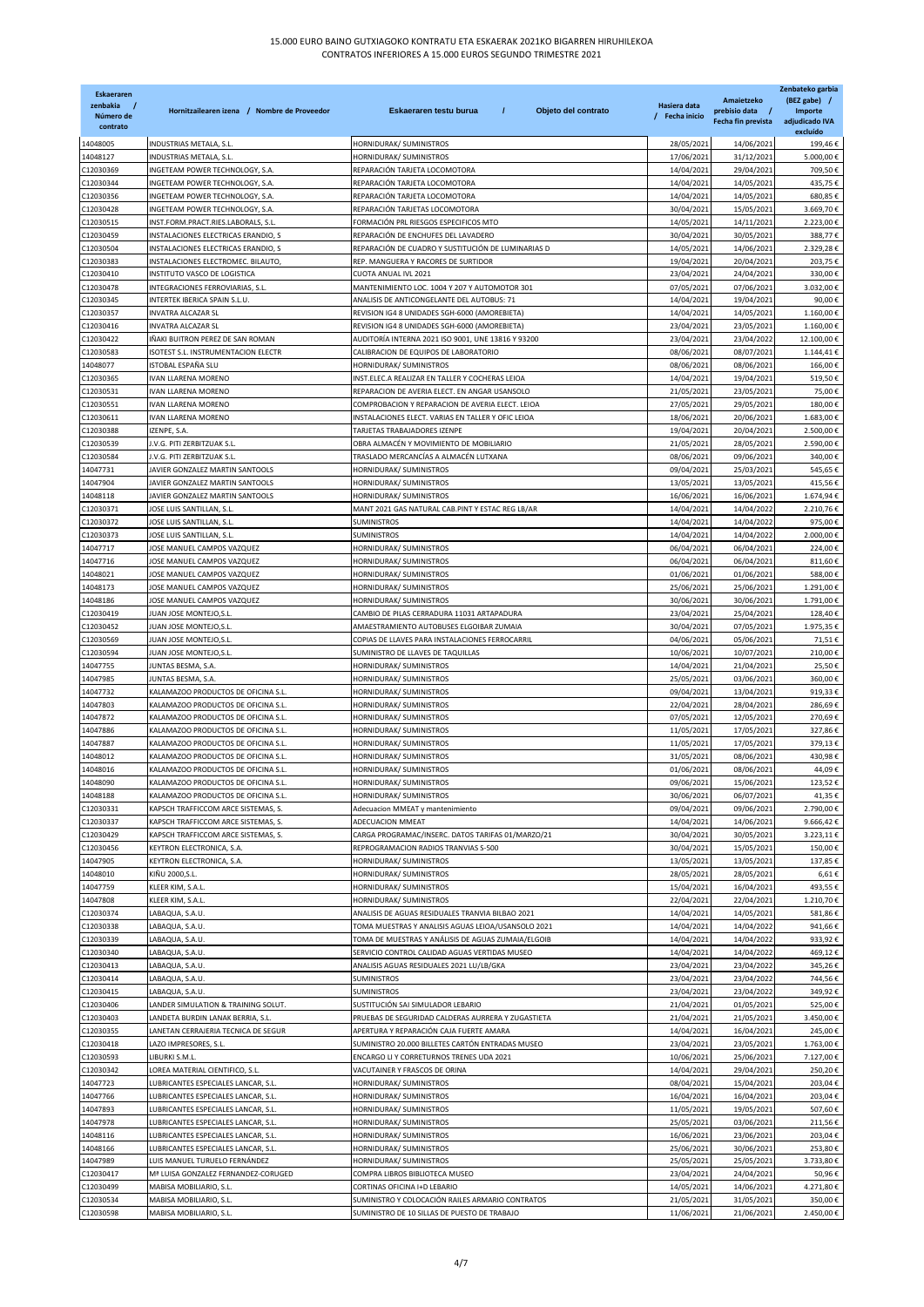| <b>Eskaeraren</b><br>zenbakia<br>Número de | Hornitzailearen izena / Nombre de Proveedor                  | $\prime$<br>Objeto del contrato<br>Eskaeraren testu burua                      | Hasiera data<br>/ Fecha inicio | Amaietzeko<br>prebisio data /<br>Fecha fin prevista | Zenbateko garbia<br>(BEZ gabe) /<br><b>Importe</b><br>adjudicado IVA |
|--------------------------------------------|--------------------------------------------------------------|--------------------------------------------------------------------------------|--------------------------------|-----------------------------------------------------|----------------------------------------------------------------------|
| contrato                                   |                                                              |                                                                                |                                |                                                     | excluído                                                             |
| C12030463                                  | MADIC IBERIA, S.L.                                           | REPARAR SINIESTRO A.S. PETROTEC TALLER ZUMAIA                                  | 04/05/2021                     | 05/05/2021                                          | 271,55€                                                              |
| C12030626                                  | MADIC IBERIA, S.L.                                           | REVISION ANUAL PERIODICA DEPOSITO GASOIL LEIOA                                 | 28/06/2021                     | 29/06/2021                                          | 1.451,00€                                                            |
| C12030614<br>C12030493                     | MAITE ALBIZU ORBE<br>MAN. ELECTRO HIDRAULICA DEL NORTE       | HONORARIOS PROFESIONALES Nº 363/2019 Y Nº35/2020<br>REPARACION CARRETILLA 2204 | 18/06/2021<br>14/05/2021       | 18/07/2021<br>29/05/2021                            | 53,50€<br>250,43€                                                    |
| C12030516                                  | MANA FORMADORES Y CONSULTORES S.L                            | FORMACIÓN TRANSPORTE MERCANCIAS PELIGROSAS 2021                                | 14/05/2021                     | 14/12/2021                                          | 3.600,00€                                                            |
| C12030545                                  | MANUEL CARMONA MARTIN                                        | TRABAJOS FONTANERIA FUGA 2ª PLANTA                                             | 27/05/2021                     | 11/06/2021                                          | 647,80€                                                              |
| 14048027                                   | MANUFACTURAS J.B.A., S.L.                                    | HORNIDURAK/ SUMINISTROS                                                        | 02/06/2021                     | 19/07/2021                                          | 5.040,00€                                                            |
| 14047788                                   | MAPE SEGURIDAD, S.A.                                         | HORNIDURAK/ SUMINISTROS                                                        | 20/04/2021                     | 20/04/2021                                          | 166,65€<br>131,80€                                                   |
| 14047889<br>C12030469                      | MAPE SEGURIDAD, S.A.<br>MAQUINAS MARINAS MAQ-MAR, S.L.       | HORNIDURAK/ SUMINISTROS<br>FABRICACIÓN PISTONES LOCOMOTORA CREUSOT 1158        | 11/05/2021<br>04/05/2021       | 18/05/2021<br>05/05/2021                            | 8.300,00€                                                            |
| C12030458                                  | MARCOS GALAN VERA                                            | PINTADO DESPACHO RESPONSABLE SELECCIÓN                                         | 30/04/2021                     | 02/05/2021                                          | 410,00€                                                              |
| C12030444                                  | MARCOS GALAN VERA                                            | PINTADO DESPACHO DIRECCIÓN GENERAL                                             | 30/04/2021                     | 03/05/2021                                          | 1.214,00€                                                            |
| C12030379                                  | MECANOGRAFICA BILBAINA, S.C.L                                | REPARACIÓN SILLÓN PM GASTEIZ                                                   | 19/04/2021                     | 24/04/2021                                          | 114,00€                                                              |
| 14047915                                   | MELCAR, S.L                                                  | HORNIDURAK/ SUMINISTROS                                                        | 14/05/2021                     | 21/05/2021                                          | 85,00€                                                               |
| 14047937<br>14047933                       | MELCAR, S.L<br>MELCAR, S.L                                   | HORNIDURAK/ SUMINISTROS<br>HORNIDURAK/ SUMINISTROS                             | 18/05/2021<br>18/05/2021       | 21/05/2021<br>02/06/2021                            | 338,70€<br>7.886,80€                                                 |
| 14048105                                   | MELCAR, S.L                                                  | HORNIDURAK/ SUMINISTROS                                                        | 14/06/2021                     | 24/06/2021                                          | 126,40€                                                              |
| 14048130                                   | MELCAR, S.L                                                  | HORNIDURAK/ SUMINISTROS                                                        | 17/06/2021                     | 31/12/2021                                          | 6.000,00€                                                            |
| C12030384                                  | MENDI-ONDO ELEKTRIZITATEA S,L                                | INTALAR DETECTOR DE PRESENCIA EN SALA DE DESCANSO                              | 19/04/2021                     | 22/04/2021                                          | 172,47€                                                              |
| C12030449                                  | MENDI-ONDO ELEKTRIZITATEA S,L                                | INSTALACION DE PROYECTORES LED Y TOMA DE CORRIENTE                             | 30/04/2021                     | 05/05/2021                                          | 3.634,01€                                                            |
| 14047916<br>C12030512                      | METALURGICA MARINA, S.A.<br>METALURGICA MARINA, S.A.         | HORNIDURAK/ SUMINISTROS<br>NUEVOS UTILLAJES TORNO ATXURI PARA TORNEADO S-500   | 14/05/2021<br>14/05/2021       | 11/06/2021<br>13/06/2021                            | 552,00€<br>1.026,00€                                                 |
| 14047997                                   | METALURGICA MARINA, S.A.                                     | HORNIDURAK/ SUMINISTROS                                                        | 27/05/2021                     | 16/07/2021                                          | 1.480,00€                                                            |
| 14048004                                   | METALURGICA MARINA, S.A                                      | HORNIDURAK/ SUMINISTROS                                                        | 28/05/2021                     | 07/07/2021                                          | 1.432,00€                                                            |
| 14048148                                   | METALURGICA MARINA, S.A.                                     | HORNIDURAK/ SUMINISTROS                                                        | 22/06/2021                     | 20/07/2021                                          | 620,00€                                                              |
| 14048162                                   | METALURGICA MARINA, S.A.                                     | HORNIDURAK/ SUMINISTROS                                                        | 24/06/2021                     | 23/07/2021                                          | 940,00€                                                              |
| C12030632                                  | METALURGICA MARINA, S.A.                                     | SUFRIDERAS 22X136X6X EN F-114 (TORNO FOSO ATXURI)                              | 29/06/2021                     | 29/07/2021                                          | 112,00€                                                              |
| C12030573                                  | MIGUEL ANGEL SOBRON EXPRESS, S.L.                            | ENVIOS POPR MAS EXPRESS REPARACION PLATAFORMAS                                 | 04/06/2021                     | 04/12/2021                                          | 3.944,05€                                                            |
| C12030451<br>14048095                      | MODESTO GARCIA E HIJOS, S.L.<br>MODESTO GARCIA E HIJOS, S.L. | OXIGENO Y ACETILENO EQUIPO PORTATIL<br>HORNIDURAK/ SUMINISTROS                 | 30/04/2021<br>10/06/2021       | 15/05/2021<br>17/06/2021                            | 738,00€<br>1.862,02€                                                 |
| C12030607                                  | MONDRAGON LINGUA S.COOP.                                     | TRADUCTOR AUTOMÁTICO MONDRAGONLINGUA                                           | 18/06/2021                     | 18/07/2021                                          | 1.068,00€                                                            |
| C12030510                                  | MONTAJES ELECTRICOS SAN IGNACIO SL                           | MODIFICACION PUNTOS LINEA S.A.I                                                | 14/05/2021                     | 29/05/2021                                          | 789,44€                                                              |
| C12030592                                  | MONTAJES ELECTRICOS SAN IGNACIO SL                           | OBRA DE ELECTRICIDAD AMARA Y OFICINA BUS LEIOA                                 | 10/06/2021                     | 13/06/2021                                          | 1.061,11€                                                            |
| C12030600                                  | MONTAJES ELECTRICOS SAN IGNACIO SL                           | COMPROBACION ALUMBRADO KNX Y DALI TALLER ARASO                                 | 11/06/2021                     | 11/07/2021                                          | 199,90€                                                              |
| C12030550                                  | MONTECARLO SDAD COOP                                         | FORMACIÓN CAP+TASAS ATILANO DONIS                                              | 27/05/2021                     | 27/07/2021                                          | 350,00€                                                              |
| 14047970                                   | MONTTE, S.L                                                  | HORNIDURAK/ SUMINISTROS                                                        | 24/05/2021                     | 24/05/2021                                          | 108,85€<br>121,50€                                                   |
| 14047986<br>C12030470                      | MONTTE, S.L<br>MURGIBE, S.L.                                 | HORNIDURAK/ SUMINISTROS<br>SERVICIOS PARA DESARROLLO DEL IV PLAN DE IGUALDAD   | 25/05/2021<br>04/05/2021       | 01/06/2021<br>04/09/2021                            | 14.451,03€                                                           |
| C12030435                                  | NAUTICA LEIOA, S.L.                                          | REFORMA DE RETROVISORES                                                        | 30/04/2021                     | 30/04/2022                                          | 7.800,00€                                                            |
| 14047724                                   | NETYA FERHIGIENE, S.L.                                       | HORNIDURAK/ SUMINISTROS                                                        | 08/04/2021                     | 16/04/2021                                          | 48,70€                                                               |
| 14047860                                   | NETYA FERHIGIENE, S.L.                                       | HORNIDURAK/ SUMINISTROS                                                        | 06/05/2021                     | 14/05/2021                                          | 600,56€                                                              |
| 14047983                                   | NETYA FERHIGIENE, S.L.                                       | HORNIDURAK/ SUMINISTROS                                                        | 25/05/2021                     | 03/06/2021                                          | 139,20€                                                              |
| 14048076<br>14048143                       | NETYA FERHIGIENE, S.L.<br>NETYA FERHIGIENE, S.L.             | HORNIDURAK/ SUMINISTROS<br>HORNIDURAK/ SUMINISTROS                             | 08/06/2021<br>18/06/2021       | 08/06/2021<br>28/06/2021                            | 298,55€<br>97,40€                                                    |
| C12030454                                  | NEW HIGH TECHNOLOGIES OF NORWICK, S                          | REDBOX-PASARELA SMS (2021)                                                     | 30/04/2021                     | 30/04/2022                                          | 1.680,00€                                                            |
| C12030377                                  | NORMADOC                                                     | ADQUISICION NORMA DIN 15401-1:1982-11                                          | 19/04/2021                     | 19/05/2021                                          | 27,31€                                                               |
| 14047833                                   | OFIMATIKA LAN, S.L.L.                                        | HORNIDURAK/ SUMINISTROS                                                        | 30/04/2021                     | 17/05/2021                                          | 330,00€                                                              |
| C12030348                                  | ORIA ALQUILER DE MAQUINARIA S.L.                             | ALQUILER PLATAFORMA ELEVADORA 12M UN DIA.ARASO                                 | 14/04/2021                     | 29/04/2021                                          | 219,94€                                                              |
| 14048088                                   | PAPELERIA GOYA, S.L.                                         | HORNIDURAK/ SUMINISTROS                                                        | 09/06/2021                     | 17/06/2021                                          | 205,80€                                                              |
| 14047828<br>14047869                       | PAPYNDUX, S.A.<br>PAPYNDUX, S.A.                             | HORNIDURAK/ SUMINISTROS<br>HORNIDURAK/ SUMINISTROS                             | 28/04/2021<br>07/05/2021       | 28/12/2021<br>12/05/2021                            | 4.680,00€<br>94,87€                                                  |
| 14048070                                   | PAPYNDUX, S.A.                                               | HORNIDURAK/ SUMINISTROS                                                        | 07/06/2021                     | 11/06/2021                                          | 142,52€                                                              |
| 14048189                                   | PAPYNDUX, S.A.                                               | HORNIDURAK/ SUMINISTROS                                                        | 30/06/2021                     | 06/07/2021                                          | 262,00€                                                              |
| 14047835                                   | PECOMARK, S.A.                                               | HORNIDURAK/ SUMINISTROS                                                        | 30/04/2021                     | 04/05/2021                                          | 242,85€                                                              |
| 14047927                                   | PECOMARK, S.A.                                               | HORNIDURAK/ SUMINISTROS                                                        | 14/05/2021                     | 25/05/2021                                          | 26,33€                                                               |
| 14047813                                   | PENTER COMERCIAL, S.A.                                       | HORNIDURAK/ SUMINISTROS                                                        | 23/04/2021                     | 28/04/2021                                          | 714,93€                                                              |
| C12030446<br>C12030461                     | PENTER COMERCIAL, S.A.<br>PENTER COMERCIAL, S.A.             | REFUERZO PAPELERAS Y DISPENSADORES COVID-19 ARASO<br>FUNDA Y AMPLIFICADOR WIFI | 30/04/2021<br>04/05/2021       | 07/05/2021<br>18/05/2021                            | 246,76€<br>130,28€                                                   |
| 14047895                                   | PENTER COMERCIAL, S.A.                                       | HORNIDURAK/ SUMINISTROS                                                        | 11/05/2021                     | 11/05/2021                                          | 157,00€                                                              |
| C12030523                                  | PENTER COMERCIAL, S.A.                                       | MAMPARAS OFICINA TECNICA LEBARIO                                               | 19/05/2021                     | 18/06/2021                                          | 3.463,00€                                                            |
| 14048063                                   | PENTER COMERCIAL, S.A.                                       | HORNIDURAK/ SUMINISTROS                                                        | 04/06/2021                     | 03/06/2021                                          | 74,50€                                                               |
| C12030577                                  | PENTER COMERCIAL, S.A.                                       | <b>CUADERNOS ELECTRÓNICOS</b>                                                  | 04/06/2021                     | 18/06/2021                                          | 1.327,40€                                                            |
| C12030578                                  | PENTER COMERCIAL, S.A.                                       | CABLES Y RATÓN SURFACE                                                         | 04/06/2021                     | 18/06/2021                                          | 165,88€                                                              |
| C12030571<br>14048101                      | PENTER COMERCIAL, S.A.<br>PENTER COMERCIAL, S.A.             | PAPELERA NOFER ACERO<br>HORNIDURAK/ SUMINISTROS                                | 04/06/2021<br>14/06/2021       | 19/06/2021<br>14/06/2021                            | 64,00€<br>4,10€                                                      |
| C12030606                                  | PERMACA S.L.                                                 | MNTO DE LAS CUATRO PUERTAS DE CRISTAL DE LEBARIO                               | 18/06/2021                     | 03/07/2021                                          | 1.894,00€                                                            |
| 14047892                                   | PINTURAS DEL NORTE 1963, S.L.U.                              | HORNIDURAK/ SUMINISTROS                                                        | 11/05/2021                     | 19/05/2021                                          | 20,79€                                                               |
| C12030430                                  | PRINTHAUS, S.L.                                              | COLOCACION DE MAMPARAS POR COVID-19 AMARA                                      | 30/04/2021                     | 10/05/2021                                          | 2.888,00€                                                            |
| C12030520                                  | RADIADORES SANTI, S.L.                                       | REVIS.2EQUIP CARGA A/A TALLER AC/500PRO Y AC/790PR                             | 19/05/2021                     | 24/05/2021                                          | 1.145,00€                                                            |
| 14047749                                   | RADIO RHIN, S.A.                                             | HORNIDURAK/ SUMINISTROS                                                        | 14/04/2021                     | 12/04/2021                                          | 152,48€                                                              |
| 14047750<br>C12030570                      | RADIO RHIN, S.A.<br>RAIL LINE COMPONENTS S.L.U.              | HORNIDURAK/ SUMINISTROS<br>CUADRO SECCIONADOR BEM                              | 14/04/2021<br>04/06/2021       | 12/04/2021<br>04/07/2021                            | 177,03€<br>2.771,00€                                                 |
| C12030343                                  | RECAMBIOS SAGASTA, S.L.                                      | REPARACIÓN DE LATIGUILLOS                                                      | 14/04/2021                     | 29/04/2021                                          | 2.478,60€                                                            |
| C12030363                                  | RECAMBIOS SAGASTA, S.L.                                      | REPARACION DE LATIGUILLOS                                                      | 14/04/2021                     | 29/04/2021                                          | 261,32€                                                              |
| C12030381                                  | RECAMBIOS SAGASTA, S.L.                                      | REPACION DE LATIGUILLOS DE PLATAFORMAS                                         | 19/04/2021                     | 04/05/2021                                          | 28,62€                                                               |
| C12030494                                  | RECAMBIOS SAGASTA, S.L.                                      | REPARACION DE LATIGUILLOS PLATAFORMAS                                          | 14/05/2021                     | 28/05/2021                                          | 1.692,08€                                                            |
| 14047934                                   | RECAMBIOS SAGASTA, S.L.                                      | HORNIDURAK/ SUMINISTROS                                                        | 18/05/2021                     | 21/05/2021                                          | 521,58€                                                              |
| 14047981                                   | RECAMBIOS SAGASTA, S.L.                                      | HORNIDURAK/ SUMINISTROS                                                        | 25/05/2021                     | 03/06/2021                                          | 91,79€                                                               |
| C12030544<br>14048064                      | RECAMBIOS SAGASTA, S.L.<br>RECAMBIOS SAGASTA, S.L.           | REPARACION LATIGUILLOS PARA PLATAFORMAS SGH-6000<br>HORNIDURAK/ SUMINISTROS    | 27/05/2021<br>04/06/2021       | 11/06/2021<br>07/06/2021                            | 324,36€<br>82,92€                                                    |
| C12030596                                  | RECAMBIOS SAGASTA, S.L.                                      | REPARACION LATIGUILLOS PARA PLATAFORMAS SGH-6000                               | 11/06/2021                     | 26/06/2021                                          | 1.408,51€                                                            |
| 14048126                                   | RECAMBIOS SAGASTA, S.L.                                      | HORNIDURAK/ SUMINISTROS                                                        | 17/06/2021                     | 31/12/2021                                          | 8.000,00€                                                            |
| C12030370                                  | REPSOL COMERCIALIZADORA ELECT Y GA                           | TERMINALES DE RECARGA PARA VEHICULOS ELECTRICOS                                | 14/04/2021                     | 14/05/2021                                          | 5.759,39€                                                            |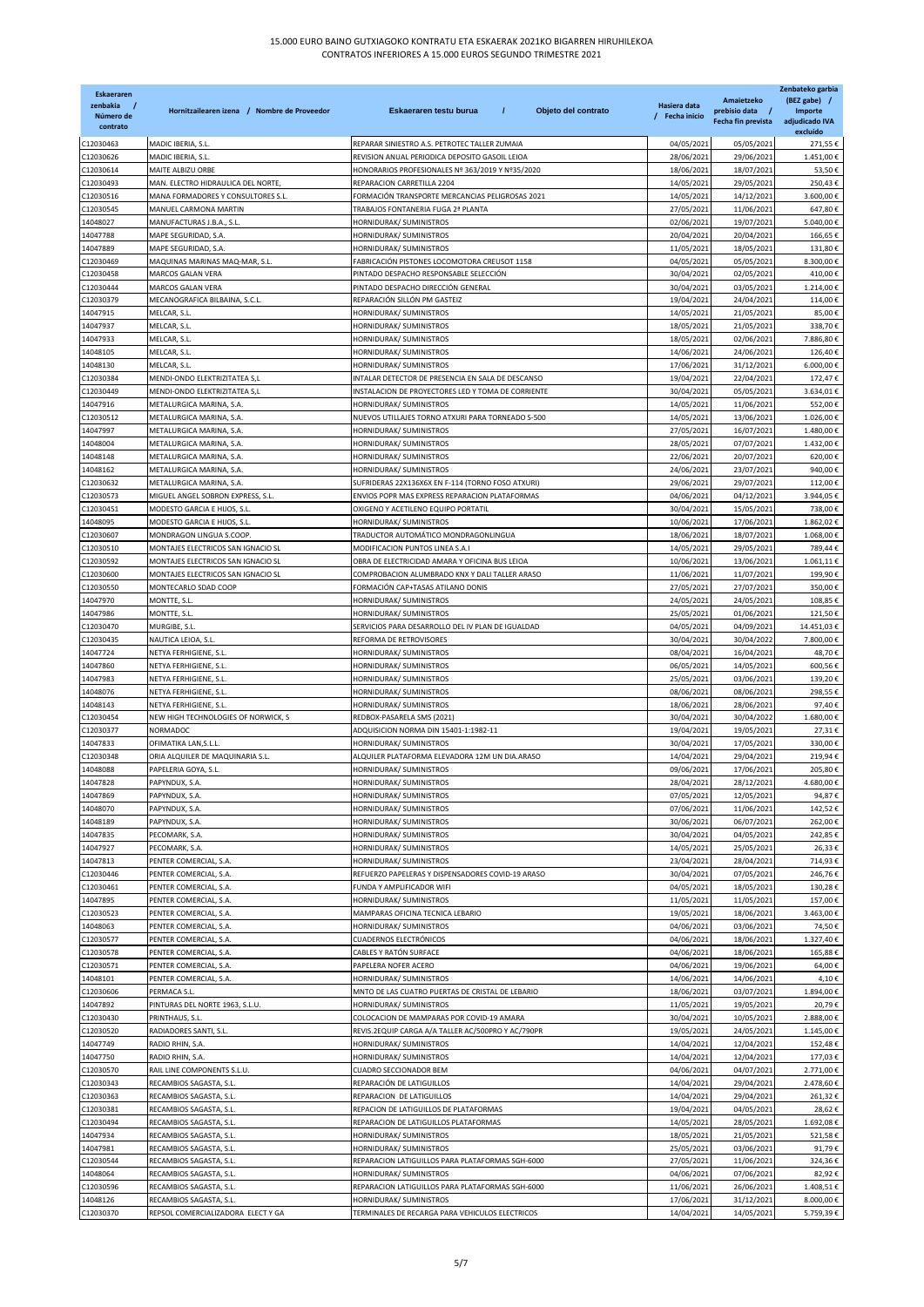| <b>Eskaeraren</b><br>zenbakia<br>Número de<br>contrato | Hornitzailearen izena / Nombre de Proveedor                    | Eskaeraren testu burua<br>$\prime$<br>Objeto del contrato             | Hasiera data<br>/ Fecha inicio | Amaietzeko<br>prebisio data /<br>Fecha fin prevista | Zenbateko garbia<br>(BEZ gabe) /<br><b>Importe</b><br>adjudicado IVA<br>excluído |
|--------------------------------------------------------|----------------------------------------------------------------|-----------------------------------------------------------------------|--------------------------------|-----------------------------------------------------|----------------------------------------------------------------------------------|
| C12030364                                              | REPSOL COMERCIALIZADORA ELECT Y GA                             | MANTENIMIENTO TERMINALES DE RECARGA VEH ELECTRICOS                    | 14/04/2021                     | 14/04/2025                                          | 1.440,00€                                                                        |
| C12030500                                              | REVENGA INGENIEROS, S.A                                        | MOVIMIENTO TOMAS 3ª PLANTA LEBARIO                                    | 14/05/2021                     | 29/05/2021                                          | 325,72€                                                                          |
| C12030574                                              | REVENGA INGENIEROS, S.A.                                       | RELOJ CECOA                                                           | 04/06/2021                     | 03/08/2021                                          | 645,00€                                                                          |
| C12030616                                              | RKL INTEGRAL, S.C.P.                                           | AUDITORÍA SISTEMA DE SEGURIDAD EUSKOTREN                              | 18/06/2021                     | 18/09/2021                                          | 13.175,00€                                                                       |
| 14047980                                               | ROEIRASA<br><b>ROEIRASA</b>                                    | HORNIDURAK/ SUMINISTROS                                               | 25/05/2021                     | 03/06/2021                                          | 52,40€<br>112,83€                                                                |
| 14048111<br>C12030495                                  | ROOMDIMENSIONS IBERICA SL                                      | HORNIDURAK/ SUMINISTROS<br>SUMINISTRO ARMARIO ROPERO CECOA            | 15/06/2021<br>14/05/2021       | 23/06/2021<br>04/06/2021                            | 1.705,76€                                                                        |
| C12030455                                              | RUIZ-BILBAO S.L.                                               | LICENCIAS USUARIOS DASSNET                                            | 30/04/2021                     | 07/05/2021                                          | 705,00€                                                                          |
| C12030460                                              | RUIZ-BILBAO S.L.                                               | MANTENIMIENTO DORLET-DASSNET                                          | 04/05/2021                     | 11/05/2021                                          | 3.927,00€                                                                        |
| C12030389                                              | SAGARNA MALKORRA MIREN JOSUNE                                  | TROFEO LIGA EUSKOTREN TRAINERAS                                       | 19/04/2021                     | 20/04/2021                                          | 1.250,00€                                                                        |
| 14047822                                               | SALTOKI BIZKAIA, S.A.                                          | HORNIDURAK/ SUMINISTROS                                               | 28/04/2021                     | 27/04/2021                                          | 14,08€                                                                           |
| 14047829                                               | SALTOKI BIZKAIA, S.A                                           | HORNIDURAK/ SUMINISTROS                                               | 29/04/2021                     | 28/04/2021                                          | 472,52€                                                                          |
| 14047859                                               | SALTOKI BIZKAIA, S.A.                                          | HORNIDURAK/ SUMINISTROS                                               | 06/05/2021                     | 13/05/2021                                          | 521,40€                                                                          |
| C12030398<br>C12030442                                 | SANCHEZ FELIX JOSE LUIS<br>SARENET, S.A.                       | ASISTENCIA LETRADA PENAL GIPUZKOA<br>AMPLIACIÓN HOSTING WEB EUSKOTREN | 19/04/2021<br>30/04/2021       | 19/04/2022<br>30/12/2021                            | 5.000,00€<br>2.592,00€                                                           |
| C12030497                                              | SCHNEIDER ELECTRIC ESPAÑA S.A.                                 | MANTO DEL SISTEMA VARIADOR DE TRACCION FUNICULAR                      | 14/05/2021                     | 14/05/2022                                          | 2.930,00€                                                                        |
| C12030400                                              | SCHNEIDER ELECTRIC IT SPAIN S.L.                               | CONDENSADORES PARA LA SAI DEL FUNICULAR                               | 20/04/2021                     | 27/05/2021                                          | 13.397,70€                                                                       |
| 14048119                                               | SCHUNK IBERICA, S.A.                                           | HORNIDURAK/ SUMINISTROS                                               | 16/06/2021                     | 02/08/2021                                          | 207,70€                                                                          |
| C12030595                                              | SEFAC ESPAÑA, S.A.                                             | CABALLETES REGULABLES ALTURA ZONA VERIFICACION LB                     | 11/06/2021                     | 26/06/2021                                          | 2.908,00€                                                                        |
| 14048087                                               | SEGURILIGHT SEÑALIZACION S.L.L                                 | HORNIDURAK/ SUMINISTROS                                               | 09/06/2021                     | 21/06/2021                                          | 292,00€                                                                          |
| 14048160                                               | SEGURILIGHT SEÑALIZACION S.L.L                                 | HORNIDURAK/ SUMINISTROS                                               | 24/06/2021                     | 07/07/2021                                          | 39,20€                                                                           |
| 14047710                                               | SEIN BATU, S.L.                                                | HORNIDURAK/ SUMINISTROS                                               | 06/04/2021                     | 06/04/2021                                          | 91,47€                                                                           |
| 14047727                                               | SEIN BATU, S.L.                                                | HORNIDURAK/ SUMINISTROS                                               | 08/04/2021                     | 16/04/2021                                          | 63,98€                                                                           |
| 14047736<br>14047760                                   | SEIN BATU, S.L.<br>SEIN BATU, S.L                              | HORNIDURAK/ SUMINISTROS<br>HORNIDURAK/ SUMINISTROS                    | 13/04/2021<br>15/04/2021       | 13/04/2021<br>21/04/2021                            | 168,87€<br>760,46€                                                               |
| 14047772                                               | SEIN BATU, S.L.                                                | HORNIDURAK/ SUMINISTROS                                               | 19/04/2021                     | 19/04/2021                                          | 96,24€                                                                           |
| 14047839                                               | SEIN BATU, S.L.                                                | HORNIDURAK/ SUMINISTROS                                               | 03/05/2021                     | 30/04/2021                                          | 80,36€                                                                           |
| 14047903                                               | SEIN BATU, S.L.                                                | HORNIDURAK/ SUMINISTROS                                               | 12/05/2021                     | 12/05/2021                                          | 26,57€                                                                           |
| 14047906                                               | SEIN BATU, S.L.                                                | HORNIDURAK/ SUMINISTROS                                               | 13/05/2021                     | 13/05/2021                                          | 365,03€                                                                          |
| 14048055                                               | SEIN BATU, S.L                                                 | HORNIDURAK/ SUMINISTROS                                               | 04/06/2021                     | 11/06/2021                                          | 169,00€                                                                          |
| 14048067                                               | SEIN BATU, S.L.                                                | HORNIDURAK/ SUMINISTROS                                               | 07/06/2021                     | 07/06/2021                                          | 26,03€                                                                           |
| 14048083                                               | SEIN BATU, S.L.                                                | HORNIDURAK/ SUMINISTROS                                               | 09/06/2021                     | 10/06/2021                                          | 419,34€                                                                          |
| 14048092                                               | SEIN BATU, S.L.                                                | HORNIDURAK/ SUMINISTROS                                               | 09/06/2021                     | 18/06/2021                                          | 547,39€                                                                          |
| 14048100                                               | SEIN BATU, S.L.                                                | HORNIDURAK/ SUMINISTROS                                               | 14/06/2021                     | 21/06/2021                                          | 60,61€<br>10.000,00€                                                             |
| 14048131<br>C12030564                                  | SEIN BATU, S.L.<br>SERCONTROL 2000, S.L.                       | HORNIDURAK/ SUMINISTROS<br>ANALITICA ARENA DE SILICE                  | 17/06/2021<br>04/06/2021       | 31/12/2021<br>19/06/2021                            | 295,00€                                                                          |
| C12030572                                              | SERNIVEL3, S.L.                                                | SUMINISTRO E INSTALACIÓN CONVERSORES DE AUDIO                         | 04/06/2021                     | 19/06/2021                                          | 1.371,94€                                                                        |
| C12030586                                              | SERNIVEL3, S.L.                                                | SUSCRIPCION LICENCIAS REALCONNECT SALAS VIDEOCONF                     | 08/06/2021                     | 23/06/2021                                          | 2.720,25€                                                                        |
| C12030439                                              | SERVYTRONIX, S.L.                                              | CALIBRACIÓN AUDIÓMETRO                                                | 30/04/2021                     | 30/05/2021                                          | 236,14€                                                                          |
| 14047728                                               | SETALDE, S. A                                                  | HORNIDURAK/ SUMINISTROS                                               | 08/04/2021                     | 23/04/2021                                          | 2.643,08€                                                                        |
| 14048040                                               | SETALDE, S. A                                                  | HORNIDURAK/ SUMINISTROS                                               | 03/06/2021                     | 07/06/2021                                          | 4,25€                                                                            |
| 14048142                                               | SETALDE, S. A                                                  | HORNIDURAK/ SUMINISTROS                                               | 18/06/2021                     | 28/06/2021                                          | 537,00€                                                                          |
| 14048178                                               | SETALDE, S. A                                                  | HORNIDURAK/ SUMINISTROS                                               | 25/06/2021                     | 03/07/2021                                          | 37,81€                                                                           |
| C12030555<br>C12030625                                 | SGS ICS IBERICA, S.A.<br>SGS INSPECCIONES REGLAMENTARIAS       | INSPECCIONES APQ 2021<br>INSPECCION OCA PCI 2021                      | 28/05/2021<br>22/06/2021       | 02/06/2021<br>27/06/2021                            | 7.700,00 €<br>3.876,00€                                                          |
| 14047958                                               | SIBELCO MINERALES, S.A.                                        | HORNIDURAK/ SUMINISTROS                                               | 20/05/2021                     | 01/06/2021                                          | 324,81€                                                                          |
| 14047782                                               | SUM. MAT. ELECTRICO IBAIZABAL                                  | HORNIDURAK/ SUMINISTROS                                               | 19/04/2021                     | 15/06/2021                                          | 1.641,36€                                                                        |
| 14047888                                               | SUM. MAT. ELECTRICO IBAIZABAL                                  | HORNIDURAK/ SUMINISTROS                                               | 11/05/2021                     | 20/05/2021                                          | 328,04€                                                                          |
| 14047890                                               | SUM. MAT. ELECTRICO IBAIZABAL                                  | HORNIDURAK/ SUMINISTROS                                               | 11/05/2021                     | 20/05/2021                                          | 538,00€                                                                          |
| 14047960                                               | SUM. MAT. ELECTRICO IBAIZABAL                                  | HORNIDURAK/ SUMINISTROS                                               | 21/05/2021                     | 26/05/2021                                          | 165,78€                                                                          |
| 14047992                                               | SUM. MAT. ELECTRICO IBAIZABAL                                  | HORNIDURAK/ SUMINISTROS                                               | 26/05/2021                     | 04/06/2021                                          | 150,78€                                                                          |
| 14048041                                               | SUM. MAT. ELECTRICO IBAIZABAL                                  | HORNIDURAK/ SUMINISTROS                                               | 03/06/2021                     | 09/06/2021                                          | 74,08€                                                                           |
| 14048091<br>14048125                                   | SUM. MAT. ELECTRICO IBAIZABAL<br>SUM. MAT. ELECTRICO IBAIZABAL | HORNIDURAK/ SUMINISTROS<br>HORNIDURAK/ SUMINISTROS                    | 09/06/2021<br>17/06/2021       | 23/06/2021<br>31/12/2021                            | 798,00€<br>11.000,00€                                                            |
| 14047768                                               | SUMINISTROS BALMASEDA, S.L.                                    | HORNIDURAK/ SUMINISTROS                                               | 16/04/2021                     | 20/04/2021                                          | 129,50€                                                                          |
| 14047940                                               | SUMINISTROS BALMASEDA, S.L.                                    | HORNIDURAK/ SUMINISTROS                                               | 18/05/2021                     | 28/05/2021                                          | 291,47€                                                                          |
| 14048003                                               | SUMINISTROS BALMASEDA, S.L.                                    | HORNIDURAK/ SUMINISTROS                                               | 28/05/2021                     | 03/06/2021                                          | 17,50€                                                                           |
| 14048020                                               | SUMINISTROS BALMASEDA, S.L.                                    | HORNIDURAK/ SUMINISTROS                                               | 01/06/2021                     | 14/06/2021                                          | 236,93€                                                                          |
| 14048129                                               | SUMINISTROS BALMASEDA, S.L.                                    | HORNIDURAK/ SUMINISTROS                                               | 17/06/2021                     | 31/12/2021                                          | 2.500,00€                                                                        |
| C12030525                                              | SUMINISTROS IND. ERREKALDE, S.L.                               | ALQUILER DE BOTELLAS DE REFRIGERANTE PARTA S-400                      | 20/05/2021                     | 04/06/2021                                          | 120,00€                                                                          |
| 14047969                                               | SUMINISTROS JAIZKIBEL S.L.                                     | HORNIDURAK/ SUMINISTROS                                               | 21/05/2021                     | 21/05/2021                                          | 114,80€                                                                          |
| 14048075                                               | SUMINISTROS JAIZKIBEL S.L.                                     | HORNIDURAK/ SUMINISTROS                                               | 08/06/2021                     | 18/06/2021                                          | 52,44€                                                                           |
| 14047711                                               | SUMINISTROS MUGARRA, S.L.                                      | HORNIDURAK/ SUMINISTROS                                               | 06/04/2021                     | 06/04/2021                                          | 232,42€                                                                          |
| 14047805<br>14047883                                   | SUMINISTROS MUGARRA, S.L.<br>SUMINISTROS MUGARRA, S.L.         | HORNIDURAK/ SUMINISTROS<br>HORNIDURAK/ SUMINISTROS                    | 22/04/2021<br>10/05/2021       | 30/04/2021<br>11/05/2021                            | 31,20€<br>962,58€                                                                |
| 14047936                                               | SUMINISTROS MUGARRA, S.L.                                      | HORNIDURAK/ SUMINISTROS                                               | 18/05/2021                     | 18/05/2021                                          | 468,84€                                                                          |
| 14048011                                               | SUMINISTROS MUGARRA, S.L.                                      | HORNIDURAK/ SUMINISTROS                                               | 28/05/2021                     | 28/05/2021                                          | 937,68€                                                                          |
| 14048082                                               | SUMINISTROS MUGARRA, S.L.                                      | HORNIDURAK/ SUMINISTROS                                               | 08/06/2021                     | 18/06/2021                                          | 64,23€                                                                           |
| 14048104                                               | SUMINISTROS MUGARRA, S.L.                                      | HORNIDURAK/ SUMINISTROS                                               | 14/06/2021                     | 21/06/2021                                          | 37,50€                                                                           |
| 14048134                                               | SUMINISTROS MUGARRA, S.L.                                      | HORNIDURAK/ SUMINISTROS                                               | 17/06/2021                     | 21/06/2021                                          | 144,20€                                                                          |
| 14047961                                               | SUMINISTROS PRADA S.L.                                         | HORNIDURAK/ SUMINISTROS                                               | 21/05/2021                     | 26/05/2021                                          | 106,26€                                                                          |
| 14047984                                               | SUMINISTROS PRADA S.L                                          | HORNIDURAK/ SUMINISTROS                                               | 25/05/2021                     | 03/06/2021                                          | 140,77€                                                                          |
| 14048009                                               | SUMINISTROS PRADA S.L.                                         | HORNIDURAK/ SUMINISTROS                                               | 28/05/2021                     | 04/06/2021                                          | 78,73€                                                                           |
| 14048109<br>14048164                                   | SUMINISTROS PRADA S.L.                                         | HORNIDURAK/ SUMINISTROS                                               | 15/06/2021                     | 24/06/2021                                          | 452,28€<br>116,14€                                                               |
| 14048175                                               | SUMINISTROS PRADA S.L<br>SUMINISTROS PRADA S.L.                | HORNIDURAK/ SUMINISTROS<br>HORNIDURAK/ SUMINISTROS                    | 24/06/2021<br>25/06/2021       | 01/07/2021<br>09/07/2021                            | 326,46€                                                                          |
| 14047722                                               | SUQUISA, S.L.U.                                                | HORNIDURAK/ SUMINISTROS                                               | 08/04/2021                     | 16/04/2021                                          | 180,00€                                                                          |
| 14048145                                               | SUQUISA, S.L.U.                                                | HORNIDURAK/ SUMINISTROS                                               | 18/06/2021                     | 22/06/2021                                          | 900,00€                                                                          |
| C12030341                                              | SUTRA COATING SL                                               | REPARACION DE BARRAS PARA BRAZOS SGH-6000                             | 14/04/2021                     | 29/04/2021                                          | 60,00€                                                                           |
| C12030392                                              | SUTRA COATING SL                                               | ZINCADO DE SOPORTES DE BRAZOS SERIE SGH-6000                          | 19/04/2021                     | 04/05/2021                                          | 261,00€                                                                          |
| C12030542                                              | T.M. AUTOMOCION, S.L.                                          | TEST AC BOTELLA GRANDE                                                | 27/05/2021                     | 29/05/2021                                          | 780,00€                                                                          |
| 14048172                                               | T.M. AUTOMOCION, S.L.                                          | HORNIDURAK/ SUMINISTROS                                               | 25/06/2021                     | 25/06/2021                                          | 2.110,00€                                                                        |
| 14047719                                               | TABIRA COLOR, S.L.                                             | HORNIDURAK/ SUMINISTROS                                               | 08/04/2021                     | 16/04/2021                                          | 52,04€                                                                           |